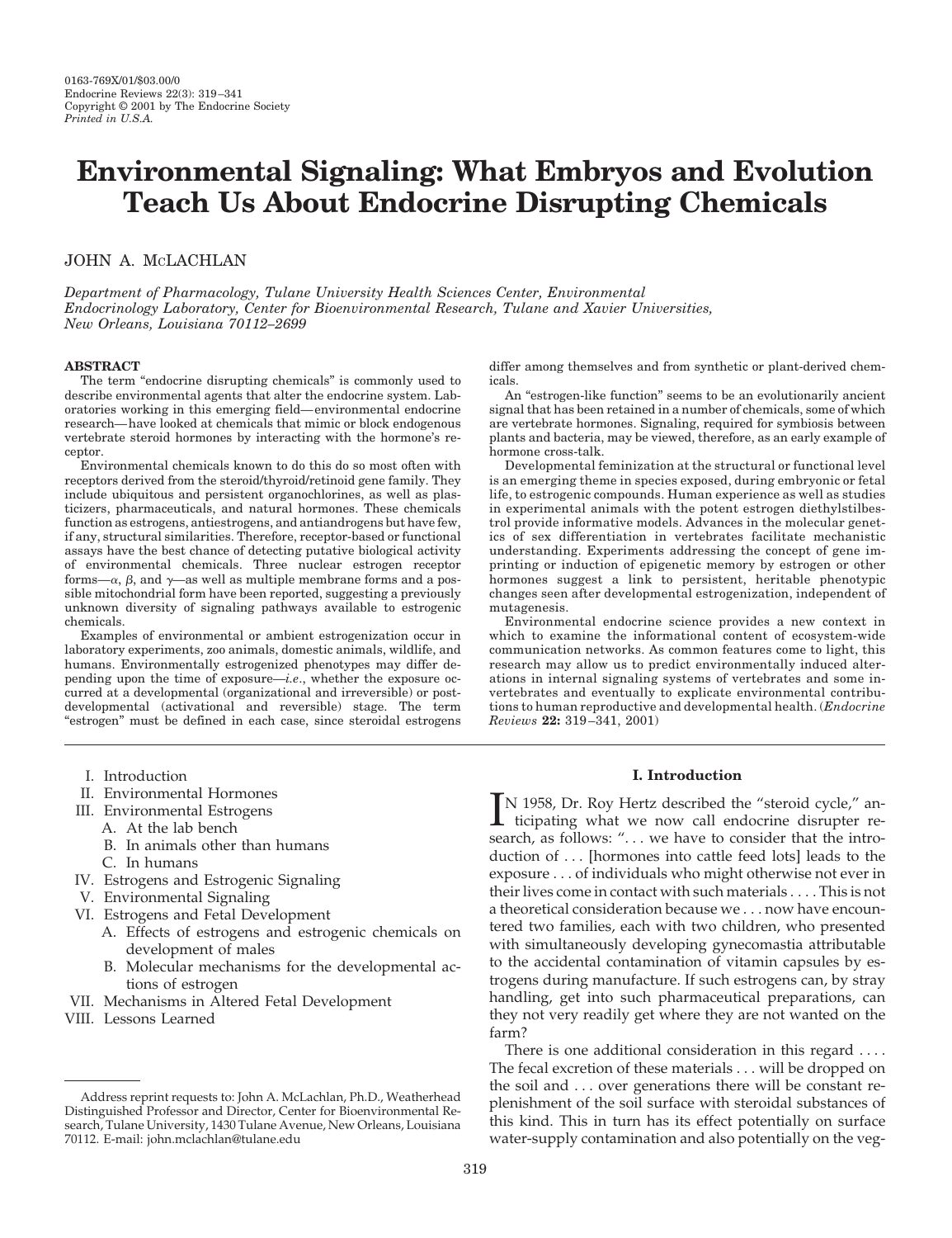etable content of steroids in crops raised on such soil . . . . I think that we are now actually setting up a steroid cycle in our environment, and we have to give very serious consideration to its implications for our subsequent development and growth and possibly reproductive functions" (taken from the discussion following Ref. 1).

The "reproductive functions" mentioned by Hertz are, in most invertebrates and all vertebrates, under the control of an integrated network of chemical signals—the endocrine system. This finely tuned communication system relies on messenger molecules, hormones of great sensitivity and specificity, to maintain the complex information flow required for normal health. Chemicals in the environment that mimic or block endogenous hormones might upset this fine balance in ways that, while unexpected, are at least predictable based on the known biology of the endocrine system. The potential implications for human health as well as the health of numerous wildlife species are self-evident.

The emerging field of scientific inquiry commonly referred to as "endocrine disruption" is thus of growing public health and environmental concern. The concerns arise from the real and perceived deleterious effects of environmental chemicals on the development or function of the reproductive system in species as diverse as snails, alligators, and humans.

*Hormonal Chaos*, a recent book by Sheldon Krimsky (2), is an excellent introduction to the politics, sociology, science, history, and philosophy that pertain to endocrine disruption. Krimsky, a Professor in Urban and Environmental Policy at Tufts University, states what he terms ". . . the environmental endocrine hypothesis*,* [which] asserts that a diverse group of industrial and agricultural chemicals in contact with humans and wildlife have the capacity to mimic or obstruct hormone function—not simply disrupting the endocrine system like foreign matter in a watchworks, but fooling it into accepting new instructions that distort the normal development of the organism. . . . From the standpoint of human pathology, the environmental endocrine hypothesis could turn out to be the most significant environmental health hypothesis since the discovery of chemical mutagenesis." Krimsky examines the scientific roots, public response, and implications in the context of the development of ideas in science. It is all the more interesting that the book appears so early in the scientific history of the field: it was not until 1980 that the proceedings of the first meeting held on this topic were published and the compounds associated with ambient hormonal activity were termed environmental estrogens (3). Since then, as attention to this area of investigation has grown, these compounds have been variously called endocrine disrupting chemicals (4), xenoestrogens (5), environmental hormones (6, 7), hormonally active agents (8), and environmental signals (9).

The field of research dealing with the environmental endocrine hypothesis is, as with most new fields, rife with debate, inconsistencies, and controversy. This may, to some extent, be a result of the multidisciplinary nature of the topic. Meetings on endocrine disrupting chemicals often include ecologists (theoretical, field, economic), chemists (synthetic, combinatorial, analytic, modeling), endocrinologists (molecular, steroid biochemistry, clinical), toxicologists (global and organismic, mechanistic, regulatory and industrial), zoologists (representing phyla from worms to whales), policy wonks and mavens, and often, but not always, the media. The regulatory and media interest in the topic often move at a faster pace than the science. On the other hand, the challenges posed by this important area of investigation have led to novel approaches and findings driven, or at least influenced, by the multidisciplinary nature of the work, the intensity of the debates, and the interest of the public. These concerns were given public voice with the release of the Emmy-award winning documentary, *Assault on the Male* by Deborah Cadbury (1993), and the publication of the influential book, *Our Stolen Future* in 1997 (10).

It is also the case that the environmental endocrine hypothesis resides at the boundary of endocrinology and toxicology, challenging the common wisdom of both fields. For example, Crews *et al.* (11) outlined some of the salient points that distinguish environmental endocrine disruption from other toxicological approaches. They contrast the "traditional toxicological approach," which utilizes a carcinogenic model and mortality or acute toxicity, with the "endocrine disrupter approach," which relies on a developmental model and delayed dysfunction. They also look for a common element between the effective concentration of endogenous hormones compared with exogenous xenoestrogens found in the environment singly or in mixtures.

The multidisciplinary nature of environmental endocrine research is difficult to comprehend with a single review article. Several recent reviews have looked at different aspects of this area of research. For example, reviews on the environment and male reproductive health (12), screening methods for endocrine disrupting chemicals (13), and endocrine disruption in wildlife (14, 15) summarize much of what is known in the field. LeBlanc (16) took an ecological approach based on work with invertebrates and raised the possibility that lower organisms may serve as sentinel species for human health effects if we can interpret their signals. He described the importance of ecological networks that may provide early response signs to biologically active environmental contaminants.

Also, published proceedings from some of the seminal meetings on the subject provide important sources of information as well as historical perspectives. These include the three meetings on Estrogens in the Environment, the first in 1979 (3); the second, Estrogens in the Environment II: Influences on Development in 1985 (17); and the third, Estrogens in the Environment III: Global Health Implications in 1994 (18). The Wingspread Meeting on the Human-Wildlife Connection (4), in 1992, highlighted the important associations between human and wildlife health.

This present article is a brief review of selected literature concerning primarily estrogens and estrogenic chemicals, synthesizing what is known to date and offering a central thesis for this emerging area of research. It will attempt to illuminate patterns in our environment that are relevant to the endocrine system and its function. A key pattern resides in signaling systems in developmental and evolutionary biology as well as endocrinology. Thus, this review will both return to, and refine, the concept of environmental signaling that our laboratory introduced 2 yr ago (9). This term describes what is now known about environmental endocrine science, acknowledges an informative evolutionary link, and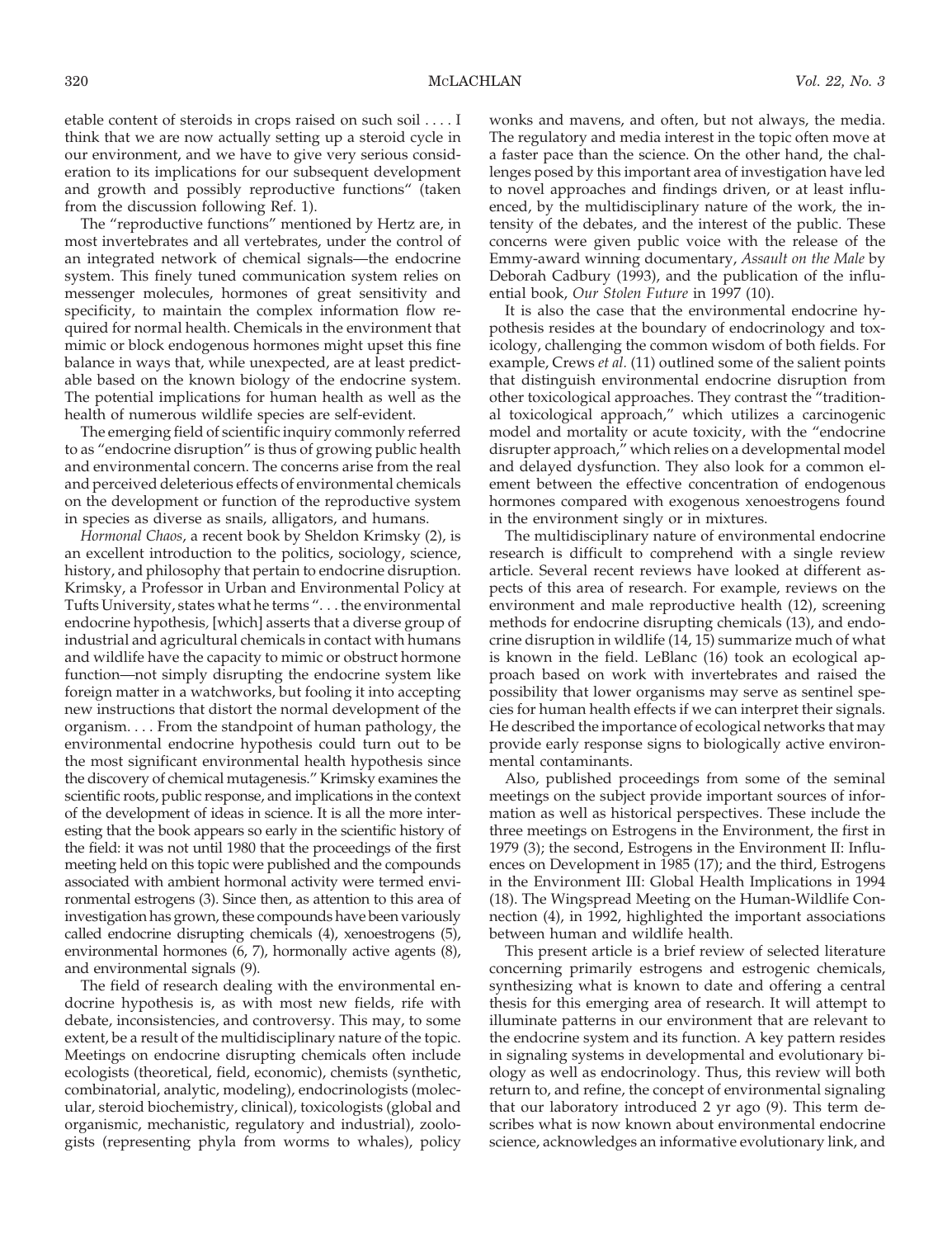anticipates additional signaling pathways that may include other hormonal activities as well as activities related to the nervous and immune systems.

Science and medicine have benefited from discovering patterns in observed phenomena and refining the recognized patterns into theories or syndromes (*e.g.*, the androgen insensitivity syndrome). If chemicals from many sources are indeed adding to the hormonal burden of humankind, one may use a mechanism-based pattern-recognition approach to gain understanding. This review attempts to provide a context in which to reconcile how apparently unrelated environmental chemicals might alter reproductive function. Again, as Hertz said in 1958, in discussing the addition of hormones to our environment, "... we have to give very serious consideration to its implications for our subsequent development and growth and possibly reproductive functions."

#### **II. Environmental Hormones**

As seen in Fig. 1, the steroid/thyroid/retinoid or nuclear receptor gene family encodes for a large number of receptors. It is thought that while thyroid hormone and retinoid receptors evolved coordinately, they diverged from the steroid hormones early in evolution. Moreover, the hypothesis has



FIG. 1. Evolutionary relationships between selected members of the steroid/thyroid/retinoid gene family of nuclear receptors. Most of the known environmental chemicals with hormonal activity derive that activity through interaction with one or more of these receptors. Abbreviations used are: TR, thyroid hormone receptor; RAR, retinoid receptor; VDR, vitamin D receptor; SXR, steroid xenobiotic receptor; ER, estrogen receptor; ERR, estrogen-related receptor; GR, glucocorticoid receptor; MR, mineralocorticoid receptor; PR, progesterone receptor; AR, androgen receptor; RXR, retinoid orphan receptor. Another ER form,  $ER\gamma$  has recently been reported (20). [Derived from (19).]

been advanced that ligand binding is an evolutionarily late event in the development of the receptors (19). Both functionally and phylogenetically, this is an important concept. The information content of chemicals destined to become ligands could be refined and diversified in concert with the gain of function in the receptor proteins that would recognize them.

The family of receptors is defined by both structural and functional homologies. While the functions and ligands of many receptors in the group are known, there are a large and growing number of receptors with no known function or ligand—the so-called orphan receptors. The orphan receptor, SXR (steroid/xenobiotic receptor), recognizes many classes of xenobiotic chemicals and activates a response that results in the expression of xenobiotic metabolizing enzymes, providing a link between the internal and external environment (17). If SXR functions as a "xenobiotic sensor" as proposed, the gradient between endogenous hormones and exogenous environmental signaling chemicals may not be as great as we thought.

In addition to SXR, other nuclear receptors have been shown to bind environmental chemicals (Table 1 and Refs. 21–23). Recent reports of synthetic environmental chemicals that activate the retinoid receptor system raise the possibility of environmental retinoids (24). Chlorinated hydrocarbons, such as some polychlorinated biphenyls (PCBs), have long been conjectured to bind the thyroid hormone receptor on theoretical grounds (25), but this has not, as yet, been demonstrated. Zoeller *et al.* (21) recently reported that some PCBs clearly activate the thyroid hormone system without a direct demonstration of thyroid hormone receptor binding. Studies also demonstrate binding activity of environmental agents to thyroid hormone binding protein similar to  $T_4$ , but not to the thyroid hormone receptor (22, 25).

As yet, no synthetic environmental chemicals have been reported that function as androgens. However, a growing number of pesticides have been recognized recently as androgen antagonists. The antiandrogenicity of dichlorodiphenyltrichloroethane (DDT) metabolites and some insecticides

TABLE 1. Environmental hormonal activities

| Hormonal activity | Environmental                       |                                     |
|-------------------|-------------------------------------|-------------------------------------|
|                   | Hormone                             | Antihormone                         |
| Estrogen          | Yes, many <sup><math>a</math></sup> | Yes, few <sup><math>a</math></sup>  |
| Progestin         |                                     |                                     |
| Androgen          | Yes, few $\delta$                   | Yes, many <sup><math>c</math></sup> |
| Gluccocorticoid   | $\gamma d$                          |                                     |
| Mineralocorticoid |                                     |                                     |
| Retinoid          | Yes, one                            |                                     |
| Thyroid           | 9e                                  |                                     |
|                   |                                     |                                     |

*<sup>a</sup>* See representative structures in Fig. 5. *<sup>b</sup>* Androstenedione, the product of bacterial metabolism of stigmas-

terol; see Fig. 3. *<sup>c</sup>* See representative structures in Fig. 2. *<sup>d</sup>* Arsenic is reported to block the GR activation at the receptor

binding level (23). *<sup>e</sup>* PCB congeners elicit <sup>a</sup> thyroid hormone-like response, but no binding data for the thyroid hormone receptor is available (21). One study that evaluated binding of chlorinated hydrocarbons to the thyroid hormone receptor and thyroid binding proteins did not demonstrate specific receptor binding, while binding to transthyretin was of the same affinity as  $T_4$  (22).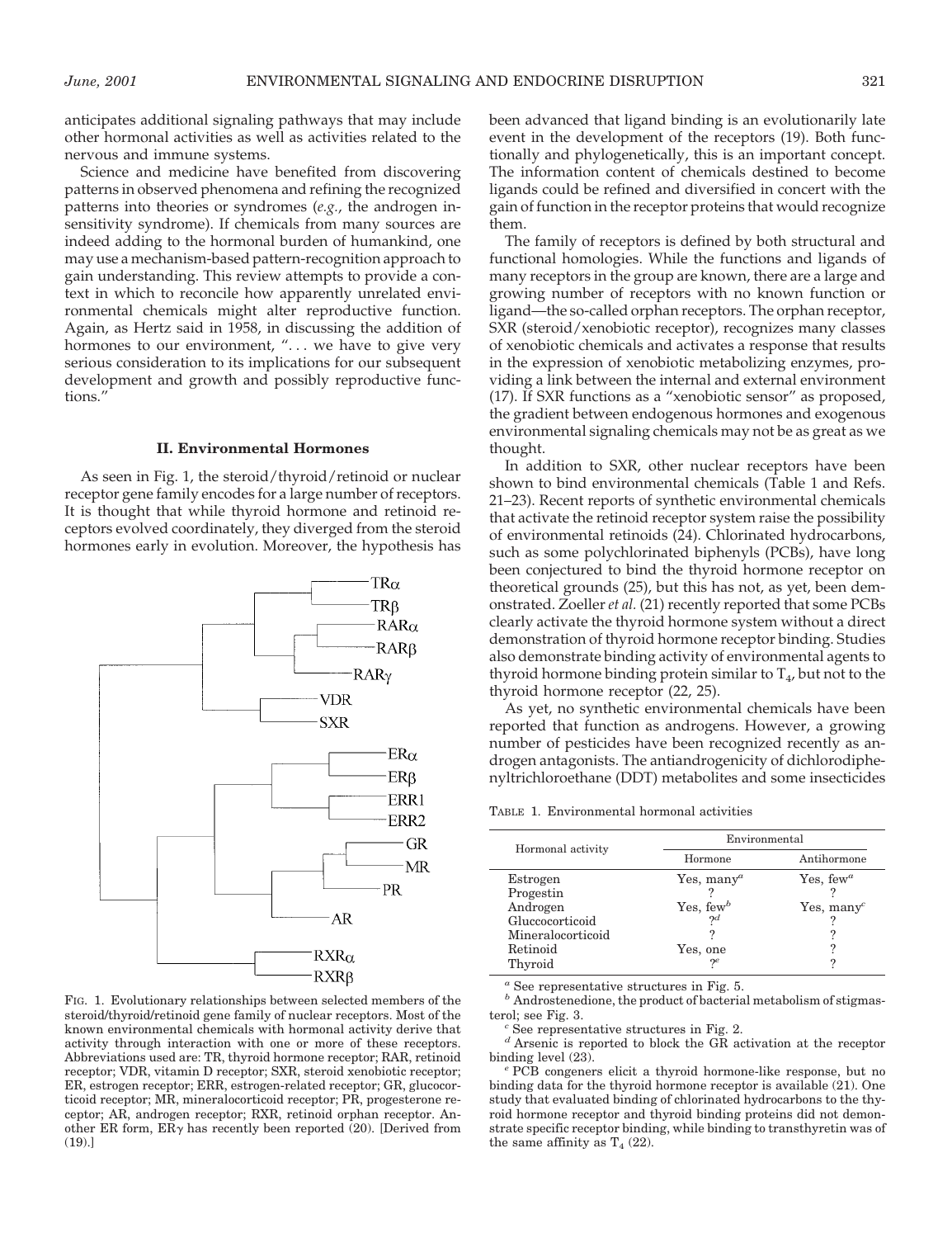(26–29) also points out the structural diversity underlying the antihormonal activities of environmental compounds. Figure 2 shows the structures of those environmental antiandrogens compared with the pharmaceutical antiandrogen, hydroxyflutamide. Very recently, the herbicide linuron was shown to be a competitive binding ligand for the androgen receptor in rats or humans, and it altered androgen-dependent gene expression in castrate rats (30). The organophosphate insecticide, fenitrothion, was also shown to be a competitive reversible inhibitor of the androgen receptor (31). The *in vitro* potency of fenitrothion as an antagonist  $(K_B)$  $2.18 \times 10^{-8}$  M) was comparable to that seen for the pharmaceutical antiandrogen flutamide. This value was approximately 8- to 35-fold greater than that determined for  $p$ , $p'$ dichlorodiphenyl ethylene (DDE) (28, 32) and linuron (33).

While no synthetic environmental compounds have yet been reported to have androgenic activity, the work of Howell and colleagues has elucidated a route to significant androgenic contamination of the environment. Twenty years ago, Howell and colleagues (34) described masculinization of female mosquito fish*, Gambusia affinis holbrooki,* which were caught downstream from the effluent discharged from a paper mill in Cantonment, Escambia County, Florida. The females exhibited male secondary sex characteristics such as a male sex organ or gonapodium as well as male sexual behavior. The authors remarked that this fish species was known to be sensitive to the masculinizing effects of androgens and proposed, as one of three hypotheses, that an androgenic material was produced in the effluent. In subsequent studies (35), Howell's group determined that the masculinizing agent was indeed androgen, but androgen from a very unusual source. While steroidal androgens were not actually found in the paper waste, the plant sterol, stigmasterol, was. It was further determined that *Mycobacterium smegmatis*, which produces androgens as metabolic products, had formed extensive colonies in the effluent path. These bacterial "mats" were utilizing the plant cholesterol (stigmasterol) as a carbon source and metabolizing the plant sterol to a potent androgen, androstenedione (Fig. 3). This is a well established pathway in microbial metabolism and is known in the laboratory. The environmental implications for the reproductive system of vertebrates of this bacterial biochemistry were not established before the work with mosquito fish. Since these initial findings, masculinization of mosquito fish downstream from pulp and paper mills has been described in many other areas of the United States (36).

The production of biologically active androgens by bacterial mats has added a new dimension to the field of environmental endocrine science. So has a recent report that nontoxic concentrations of arsenic can function as a glucocorticoid receptor (GR) modulation factor by selectively inhibiting GR-mediated transcription through altered nuclear function rather than a decrease in hormone-induced GR activation or nuclear translocation (23). This raises the possibility that metals may indeed interact at fundamental levels with the cell processes associated with hormones and their receptors. These findings suggest that the demonstration of the effect of environmental chemicals on the GR may now require consideration of other heavy metals. Previous studies have shown that arsenite, cadmium, and selenite interact with the cysteines of the ligand binding domain of the GR and inhibit binding of dexamethasone to the receptor (37).

Finally, a wholly new kind of ligand-ER complex has been reported that may change the ways we think that environmental factors mimic hormones as well as shed light on the interaction between arsenite and GR mentioned previously. The heavy metal, cadmium (Cd), has been shown to mimic the effects of estradiol in estrogen-responsive breast cancer cell lines, both in cell proliferation and regulation of gene expression (38). Cadmium has recently been demonstrated to activate  $ER\alpha$  by interacting with the ligand-binding domain of the receptor(39). These results led the authors to assert that "the heavy metal, cadmium, is a new environmental estrogen."

Indeed, much of the focus in environmental endocrine science has been on those chemicals that mimic the female sex hormone, estradiol-17 $\beta$ . The first synthetic chemical found to



FIG. 2. Structural diversity among environmental chemicals reported to be antiandrogenic. The steroidal androgen,  $5\alpha$ -dihydroxytestosterone ( $5\alpha$ -DHT) and its pharmaceutical antagonist, hydroxyflutamide, are shown for comparison.  $p, p'$ -DDE is a persistent contaminant, while the remaining are currently used pesticides: fenitrothion, an insecticide; linuron, an herbicide; and vinclozolin, a fungicide.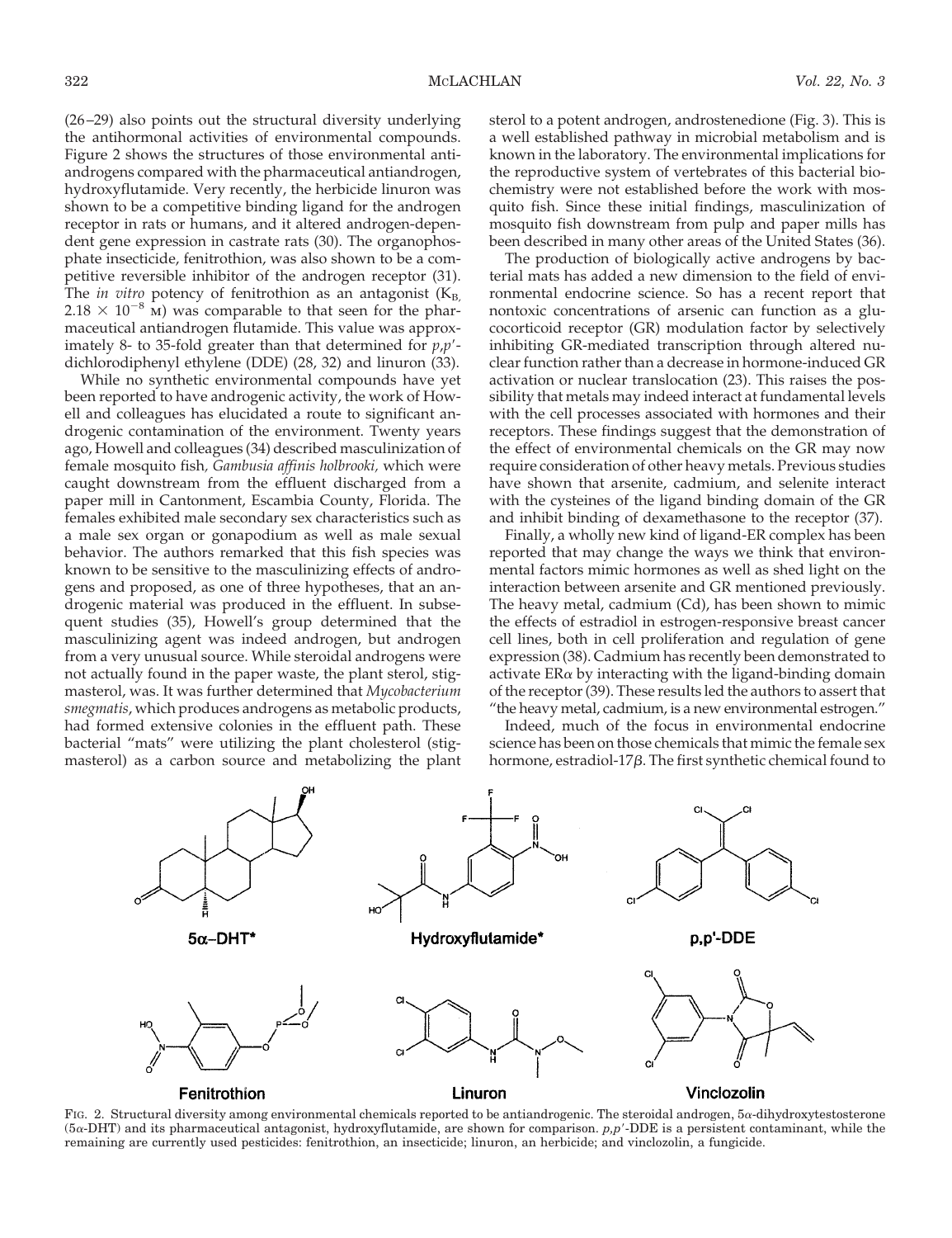mimic the activity of an endogenous steroidal hormone was an estrogen. In 1933, Dodds and colleagues (40) described 1-keto-1:2:3:4 tetrahydrophenanthrene (Fig. 4) as "the first compound of known chemical constitution found to have definite oestrus-exciting activity" (40). Dodds continued to examine the structural basis for estrogenicity and, in a short landmark paper (41), described the first synthetic estrogen without the phenanthrene nucleus, the ring structure common to steroids (Fig. 4). In this paper, he evaluated a series of diphenyl compounds and concluded that only those with two hydroxyl groups in the para positions would be active as estrogens. The compound, di-(p-hydroxyphenyl) dimethylmethane, called bisphenol A, or BPA, may be the first synthetic selective estrogen receptor modulating (SERM) chemical reported. Dodds' experiments represent a pharmacological breakthrough in rational chemical synthesis, opening many routes to the same biological function exhibited by a variety of chemical structures, *e.g*., estrogenicity, as determined using the ovariectomized rat vaginal cornification assay introduced just 8 yr earlier.

These early structural studies culminated in 1938 with the discovery of diethylstilbestrol or DES (42). DES, a derivative of the stilbene nucleus (Fig. 4), was shown to be significantly more efficacious than all the previous compounds tested by

Dodds. As it was also orally active, relatively stable, and less expensive to produce than isolated or synthesized steroidal estrogens, DES quickly became the synthetic estrogen of choice for medicine and, later, agriculture. Its medical uses included estrogen replacement therapies, lactation suppression, postcoital contraception, pregnancy maintenance, and prostate cancer therapy. In agriculture, DES was used to chemically caponize chickens and stimulate growth in cattle.

While the widespread use of DES in cattle feed lots led to the introduction of tons of potent estrogens into the ecosystem, BPA was destined for far greater use. BPA was found to be an efficient cross-linking chemical and came to be used widely in the production of plastic polymers, primarily polycarbonates. It is somewhat ironic that two synthetic chemicals, the potent estrogen, DES, and the weak-acting estrogen, BPA, which have been so important to our understanding of environmental estrogens can be traced to one laboratory, that of Sir Charles Dodds.

Many structurally diverse chemicals have been reported to function as estrogens (Fig. 5). As with all steroid hormones,  $17\beta$ -estradiol contains the three-ring phenanthrene; for estrogenicity, the first or A ring must contain a phenolic hydroxyl group. The pharmaceutical estrogens DES and ethinyl estradiol are as potent as the parent compound, estradiol. In



Testosterone

FIG. 3. The production of androgenic compounds by bacteria. Stigmasterol, a major plant sterol found in wood pulp, is efficiently metabolized to androgenic steroids such as androstenedione by the bacteria, *Mycobacterium smegmatis. M. smegmatis* form extensive colonies, or "bacterial mats," at the effluent site of pulp and paper mills. The natural plant sterol, stigmasterol, contained in the pulp effluent is converted by *M. smegmatis* into androstenedione, which is released into the river or stream. Female mosquito fish exposed to these androgens develop male structures. (See Refs. 34, 35, and 36 for details.)



FIG. 4. First synthetic estrogenic chemicals or selective estrogen receptor modulators (SERMS). The laboratory of Dodds *et al.* reported the synthesis and bioassay of 1-keto-1:2:3:4 tetrahydrophenanthrene in 1933 (40), bisphenol A in 1936 (41), and DES in 1938 (42). Each successive compound was more estrogenic than the preceding one.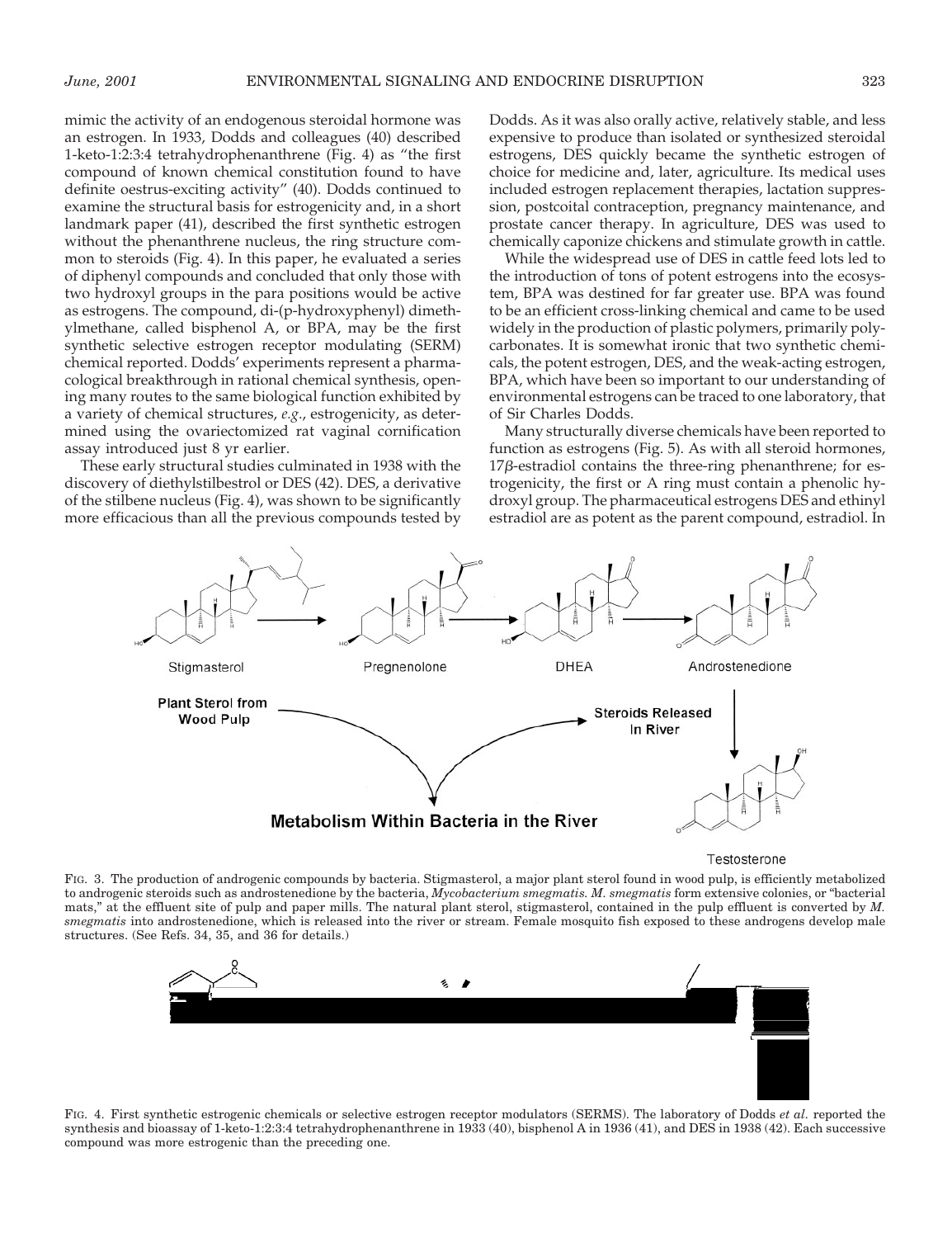

FIG. 5. Chemicals found in the environment reported to be estrogenic. This list is not comprehensive, but illustrates representative structures of estrogenic compounds from various sources. Information on these compounds is contained in the text.

viewing the structures of synthetic chemical contaminants, the most striking feature is, perhaps, the absence of a consistent structural motif. There is often, but not always, the presence of an aromatic ring or two. Several representative chemicals contain chlorine atoms. The role that chlorine plays in hormonal activity is still not clear. For instance Kepone, a structurally restricted, cubic molecule containing chlorine on every carbon but one, is known to be estrogenic (43).

In most cases these environmental chemicals were synthesized with no apparent hormonal intent. We can consider these chemical contaminants to be "inadvertent" estrogens or chemicals whose synthetic rational was unrelated to their ultimately determined hormonal activity. One of the best known examples is the pesticide, DDT. While the intended function of DDT was far removed from that of a vertebrate sex hormone, it was shown in 1950 by Burlington and Lindman (44) to estrogenize cockerels exposed to it. The estrogenic activity of DDT was rediscovered by Conney and colleagues in 1969 (45), while testing various pesticides as inducers of  $P_{450}$  enzyme activity. One of several comprehensive reviews on the estrogenicity of DDT and its congeners, written by David Kupfer (46), appeared 20 yr ago.

In addition to DDT, other chlorinated hydrocarbons, PCBs, have been shown to function as estrogens in both *in vivo* and *in vitro* assays (47). The degree of hydroxylation and the location of the chlorine and hydroxyl groups are important determinants in biological activity. In the case of substituted alkyl phenols, such as para-nonyl phenol, the potency of the compound as an estrogen has been shown to be related to side chain length and branching (48). However, all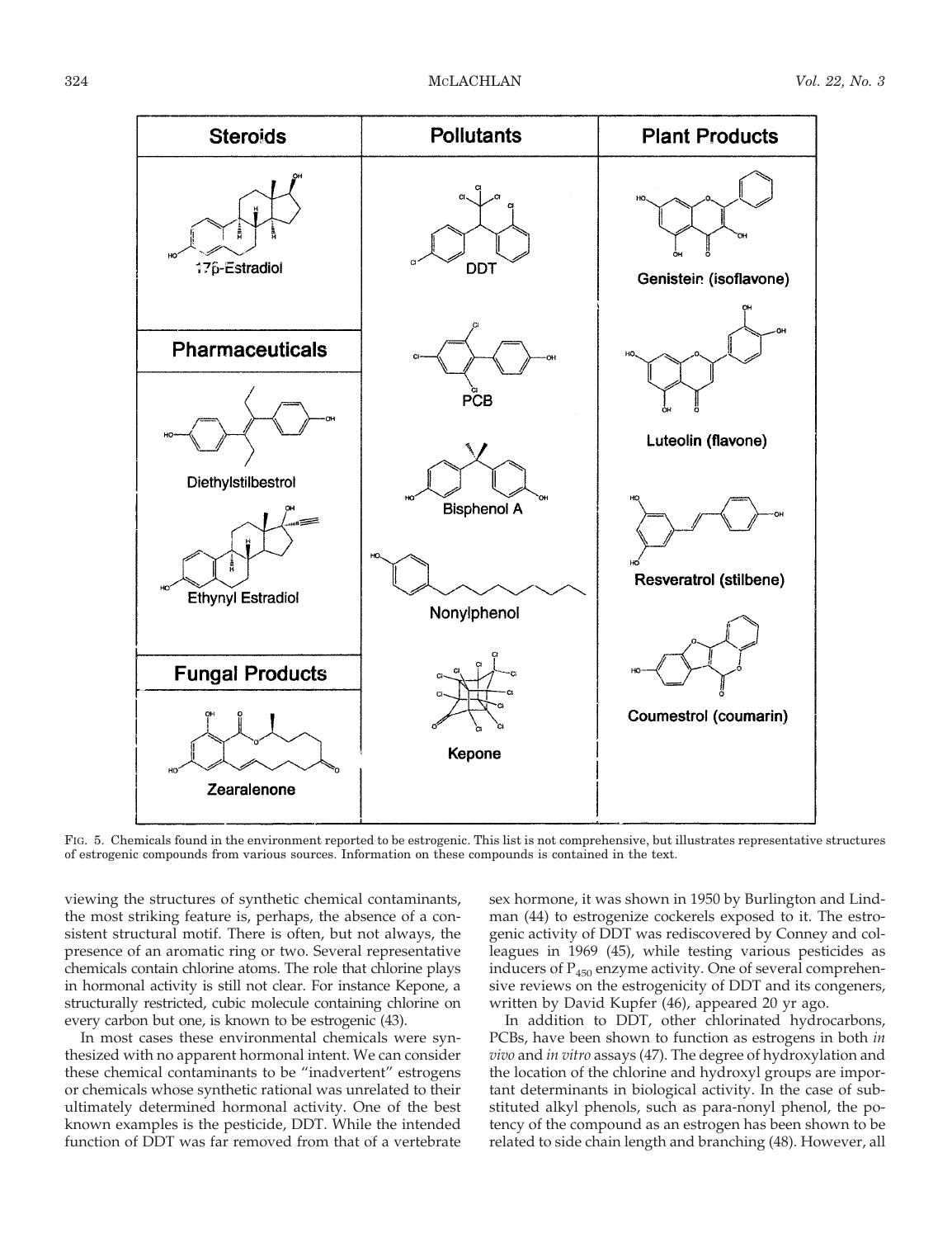known "inadvertent" estrogens are much less potent than the steroidal estrogen,  $17\beta$ -estradiol.

The hormonal activities of environmental chemicals apparently reside in a functional attribute rather than a structural one. To discover the intrinsic function in chemicals, one could use an approach of functional toxicology or receptorbased toxicology (49). Chemicals could be screened through various hormone receptor activation assays, and the biological activity or function would be determined along with the potency of the compound relative to the parent hormone (Fig. 6; Refs. 49–51). As seen in Fig. 6, the receptor may behave as a signal integration unit and collect information from growth factors, other nuclear receptors, and a series of chaperone proteins and coregulator proteins. All of these signal inputs are routes for environmental chemicals to mimic or block hormones.

The total amount of environmental contamination with synthetic chemicals that give an estrogen signal is not known; however, 45,000 metric tons of the weak estrogen, p-nonylphenol, were produced in 1976, and by 1982 the total annual production of all alkyl phenol polyethoxylates was estimated at 140,000 metric tons. In 1993 BPA production in the United States was 640,000,000 kg; of that, 44,000 kg (0.10%) were reported recycled, land filled, incinerated, or released in the environment.

In addition to the many synthetic chemicals resulting from industrial practices, human activities have added in other

ways to the hormonal burden on the environment. Many pharmaceutical chemicals were synthesized to function as estrogens, but their environmental impact was not considered. For example, DES, the potent synthetic estrogen, was used as a growth-promoting substance in cattle for more than 40 yr. In 1971 alone, Knight (52) estimated that 27,600 kg of DES were used for this purpose (52). While concern was expressed for the levels of synthetic hormones present in edible portions of beef, DES and its metabolites were also excreted into the ecosystem with unknown consequences. Metcalf (53) explored the fate of radiolabeled DES in a model ecosystem and reported that it was persistent and bioaccumulated. While the health outcomes are not known, studies in humans have demonstrated that after oral administration, the conjugated form of DES, DES glucuronide, is readily metabolized by intestinal bacteria and absorbed into the blood stream as the biologically active parent compound (54). These results suggest that conjugation of excreted environmental estrogens may not limit the efficacy of the hormone.

Another category of environmental contamination with synthetic estrogens is the excretion of components of pharmaceuticals used for contraception or hormone replacement in humans. There have been few studies on the levels of drugs in waste water and fewer on levels in drinking water. An early report in 1977 that 8.5 kg/day of salicylic acid, a metabolite of aspirin, was found in the waste water effluent



FIG. 6. Functional or receptor-based toxicology. The practice of using steroid hormone receptors to determine the hormonal or antihormonal activity of environmental chemicals is more than a decade old (49). The relatively simple concept presented then (*upper panels*), must now accommodate the advances in knowledge over the last 10 yr. These include the convergence of activating ligands and cellular signals on the ER (50), the multiple isoforms of the ER (51), contributions of coactivators and corepressors, and the gradation in response (50).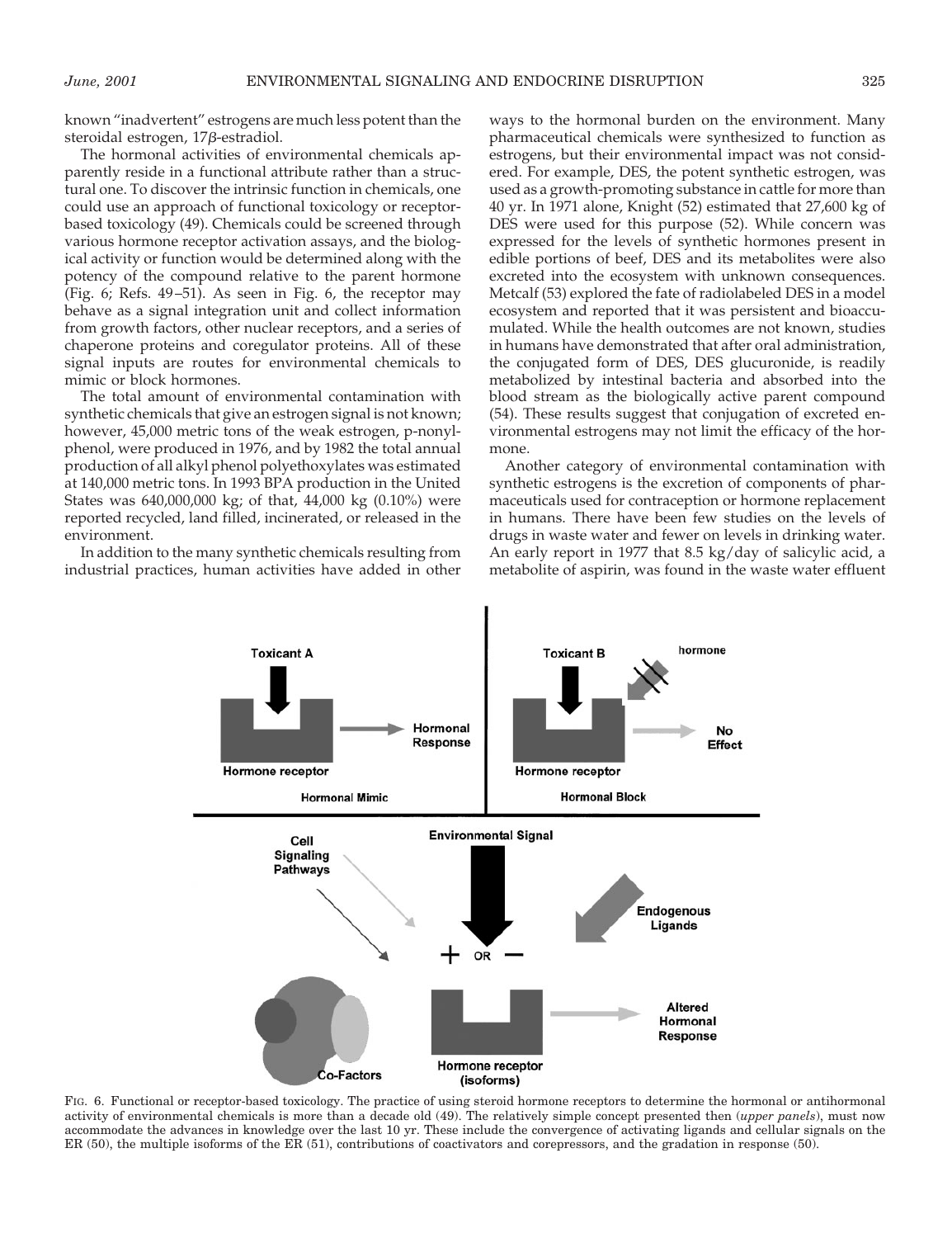in Kansas City (55) prompted speculation that, "With millions of women taking oral contraceptives, some environmental contamination with estrogenic materials is a distinct possibility" (56). Very recently, an estrogenic component of commonly used oral contraceptives,  $17\alpha$ -ethinyl estradiol, was found in trace amounts in waste water effluent (57, 58). Estrogens and their glucuronides have been found in municipal sewage in Germany, Canada, and Brazil (59) and in surface and waste waters in The Netherlands (60).

Studies on the effects on wildlife that live in ponds containing wastes from livestock are underway only now, but the total impact of natural and synthetic hormones discharged by cattle, hog, and chicken farming may be greater than previously believed. In a pilot study, Irwin and Oberdoerster (61) demonstrated feminization of turtles living in ponds that received waste runoff from cattle farms.

#### **III. Environmental Estrogens**

## *A. At the lab bench*

While hormones in the environment seem to be a relatively new phenomenon and their biological effects uncertain, there are several well characterized examples of unexpected estrogenization of biological systems in cell culture, or, if you will, "inadvertent [estrogen] contamination in a controlled experimental micro-environment." In a laboratory setting, it was known for decades that cells derived from estrogenresponsive tissues were only weakly responsive to the mitogenic signal of estrogen in tissue culture (62, 63). In 1986, Berthois and colleaques (64) demonstrated that the commonly used pH indicator in tissue culture media, phenol red, was a weak estrogen. It was later shown that a contaminant of the phenol red preparation, bis-(4-hydroxyphenol)-[2- (phenoxysulfonyl)phenol] methane, was the actual estrogenic chemical (65). The unexpected estrogen in tissue culture media was sufficiently biologically active to stimulate cells in culture to proliferate maximally, often negating a detectable effect of the addition of estrogen to the media. In fact, most publications after 1986 that discuss estrogen action in cell or organ culture explicitly describe using phenol redfree media.

Five years later, Soto and colleagues (66) solved another problem encountered in the culture of estrogen-responsive cells. Many laboratories conducting *in vitro* experiments noted a marked difference in response to estrogens when they switched plasticware vendors. Soto *et al.* showed that some plastic petri dishes and tubes contained a residue of p-nonyl-phenol. This alkyl phenol contaminant was shown to be estrogenic, and the finding presaged by a few years the association shown by Sumpter's group (67) between p-nonyl-phenol contamination and feminization of fish in UK streams.

Another example of an unexpected estrogen at the lab bench is that of bisphenol A, a monomeric constituent of polycarbonate plastic, which, as previously described in this review, was originally synthesized as an estrogen. Feldman *et al.* (68) described an estrogen binding protein and an endogenous ligand in the yeast *Saccharomyces cerevisiae*. After an exhaustive set of studies, Feldman and colleagues (69)

discovered that the estrogenic substance thought to be of yeast origin was actually bisphenol A, which is released from the polycarbonate flasks when they are autoclaved (69).

## *B. In animals other than humans*

There are numerous reports of reproductive and developmental abnormalities in species ranging from snails to humans that have been associated with exposure to environmental hormones (primarily estrogens) (Table 2 and Refs. 15, 34, 70–84). With careful evaluation of the findings, it may be possible, over time, to discern an "environmental estrogen phenotype" that has two components—one developmental or "organizational" and the other, adult or "activational." This analysis will be the subject of a later review by our laboratory.

As an example of direct activational effects of environmental estrogens in wildlife, studies with cheetahs are informative. Cheetahs face extinction in the wild and exhibit reproductive failure and liver disease in captivity. Clinical symptoms such as hepatic venoocclusive disease found in 100 cheetahs in the Cincinnati Zoo suggested hyperestrogenization (85). HPLC and gas chromatography coupled with mass spectrometry revealed large amounts of the phytoestrogens, daidzein and genistein, in their diet. The authors estimated that the cheetahs consumed approximately 50 mg of the compounds per day. When four animals were given meat instead of soy-based diets, their liver function improved; thus, dietary estrogens were thought to be detrimental to this carnivorous species.

Thigpen and colleagues (86) showed that standard formula rodent diets can vary greatly in content of the phytoestrogens daidzein and genistein as well as in uterotrophic activity (86). In an earlier report (87) they show that 15-dayold weanling CD-1 mice fed an American Institute of Nutrition diet (AIN-76A) for 7 days had uterine weight gains close to that seen in mice fed a certified rodent chow containing 6 ppb of DES. The influence of differing dietary estrogen content on experimental results in rodents is an increasingly important variability factor in design of toxicology assays for environmental hormones as well as in more fundamental studies of hormone response in genetically manipulated mice. The experimental background levels of unintended estrogens are reminiscent of studies described earlier concerning estrogen-containing tissue culture media and plasticware.

Zearalenone, a fungal mycotoxin produced by *Fusarium*, binds the estrogen receptor (ER) (88) and is uterotropic in the newborn rat (89). Consumption of corn contaminated with *Fusarium sp* has been associated with estrogenic effects in poultry and livestock such as cloacae prolapse in turkeys (90), impaired fertility in cattle (91), and hyperestrogenicity in swine (92). The last disorder has been termed the "moldy corn syndrome." The exact extent of estrogenic mycotoxin contamination of human foodstuffs is not known, but is estimated to be  $3 \mu g / \text{person/day}$  in North America.

#### *C. In humans*

There have been case studies in the clinical literature that illustrate the acute, reversible (activational) effects of exog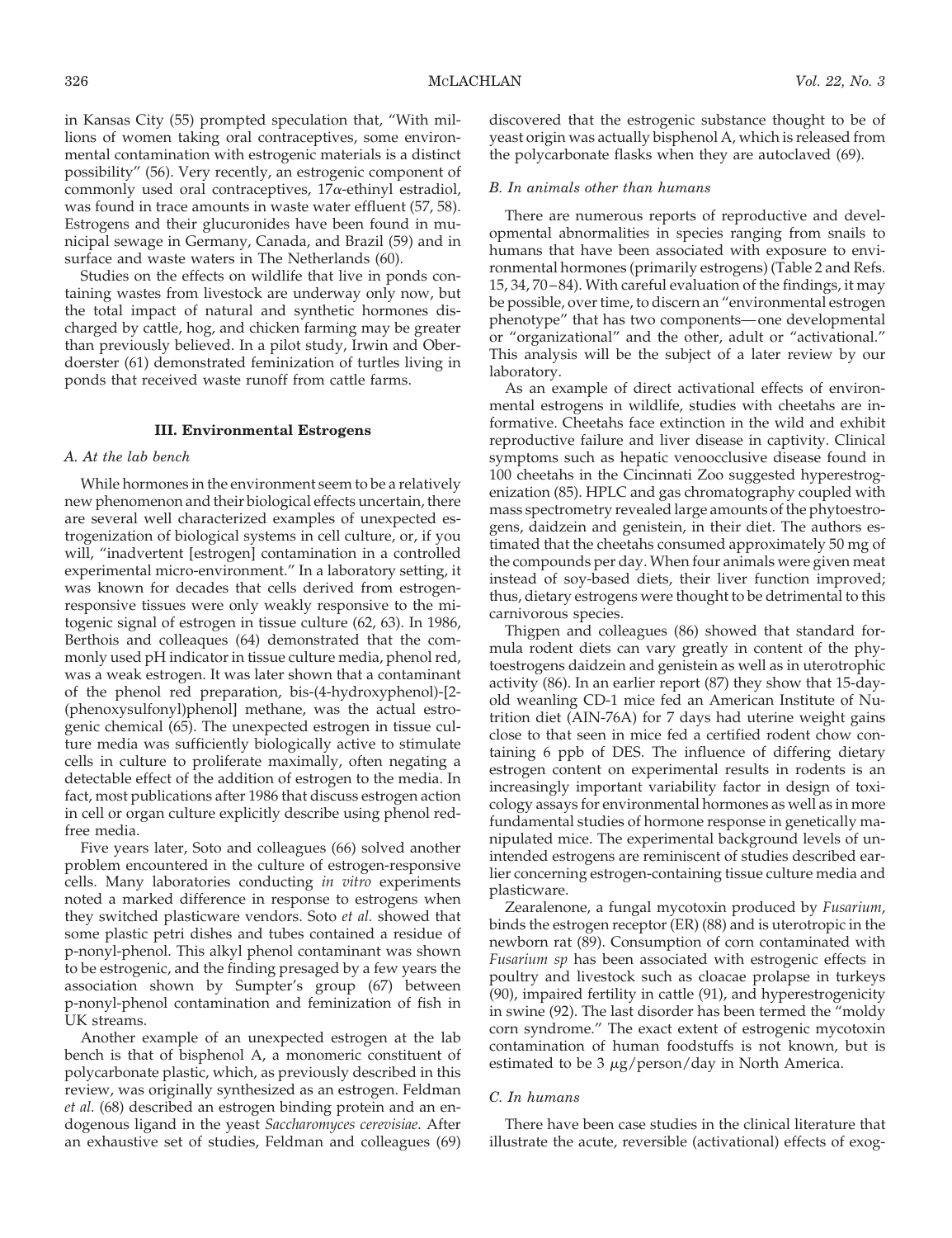TABLE 2. Examples of reproductive and developmental abnormalities attributed to endocrine disruption

| Species                 | Observation                                                                                                                                       | Contaminant                                                              | References  |
|-------------------------|---------------------------------------------------------------------------------------------------------------------------------------------------|--------------------------------------------------------------------------|-------------|
| Mammals                 |                                                                                                                                                   |                                                                          |             |
| Humans                  | Gynecomastia, oligospermia, impotence,<br>hypogonadism, decreased libido, reduced<br>sperm counts and motility, menstrual cycle<br>irregularities | DDT, kepone, oral contraceptive exposure,<br>stilbene derivatives        | (70)        |
| Cattle                  | Infertility                                                                                                                                       | Coumestrol                                                               | (71)        |
| Sheep                   | Infertility, dystocia                                                                                                                             | Isoflavonoids, coumestans                                                | (71)        |
| Seals                   | Impaired reproductive functions                                                                                                                   | <b>PCBs</b>                                                              | (15)        |
| Mink                    | Population decline, developmental toxicity,<br>hormonal alterations                                                                               | PCBs, dioxins                                                            | (72)        |
| Rabbits                 | Infertility, failure of ovulation, failure of<br>implantation                                                                                     | Isoflavonoids                                                            | (71)        |
| Guinea pigs             | Infertility                                                                                                                                       | Isoflavonoids, coumestans                                                | (71)        |
| Mice                    | Proliferative lesions, reproductive tract tumors,<br>infertility, inhibition of estrus, inhibition of<br>ovulation                                | DES, isoflavonoids                                                       | (71, 73)    |
| <b>Birds</b>            |                                                                                                                                                   |                                                                          |             |
| Japanese quail          | Abnormal reproductive behavior, hematology,<br>and feather morphology                                                                             | $o, p'$ -DDT                                                             | (74)        |
| Gulls                   | Abnormal development of ovarian tissue and<br>oviducts in male embryos                                                                            | $o, p'$ -DDT                                                             | (75)        |
| Waterbirds              | Egg shell thinning, mortality, developmental<br>abnormalities, growth retardation                                                                 | DDE, PCBs, AhR agonists                                                  | (72)        |
| Reptiles                |                                                                                                                                                   |                                                                          |             |
| Alligators              | Abnormal gonads, decreased phallus size,<br>altered sex hormone levels                                                                            | $o, p'$ -DDT, $p, p'$ -DDE, dicofol                                      | (76, 77)    |
| Red-eared slider turtle | Anomalous reproductive development                                                                                                                | trans-Nonachlor, cis-Nonachlor, arochlor<br>1242, $p, p$ 'DDE, chlordane | (78)        |
| Fish                    |                                                                                                                                                   |                                                                          |             |
| Mosquito fish           | Abnormal expression of secondary sex<br>characters, masculinization                                                                               | Androstenedione                                                          | (34)        |
| Roach                   | Hermaphroditism, vitellogenin in males, altered<br>testes development                                                                             | Sewage effluent mixture                                                  | (72)        |
| Lake trout              | Early mortality, deformities, blue sac disease                                                                                                    | Dioxin, related AhR agonists                                             | (72)        |
| White sucker            | Reduced sex steroid levels, delayed sexual                                                                                                        | Bleached kraft plup, mill effluent                                       | (72)        |
|                         | maturity, reduced gonad size                                                                                                                      | mixtures                                                                 |             |
| Flatfish                | Decreased hormone levels, reduced ovarian<br>development, reduced egg/larvae viability                                                            | PAHs                                                                     | (72)        |
| Invertebrates           |                                                                                                                                                   |                                                                          |             |
| Snails                  | Masculinization, imposex, formation of<br>additional female organs, malformed oviducts,<br>increased oocyte production                            | Tributyltin, bisphenol A, octylphenol                                    | $(79 - 82)$ |
| Marine copepods         | Stimulate sexual maturation and egg<br>production                                                                                                 | Bisphenol A                                                              | (83)        |
| Daphnia magna           | Delayed molting time                                                                                                                              | PCB29, arochlor 1242, diethyl phthalate                                  | (84)        |

Abbreviations: AhR, aryl hydrocarbon receptor; DES, diethylstilbestrol; DDE, dichlorodiphenyldichloroethylene; DDT, dichlorodiphenyltrichloroethane; PAH, polyaromatic hydrocarbons; PCB, polychlorinated biphenyl.

enous estrogen on the human male. The most informative is a case entitled, "The mortician's mystery: gynecomastia and reversible hypogonadotropic hypogonadism in an embalmer" (93), in which a 50-yr-old man presented with a progressive loss of libido, a decrease in testicular size and beard growth, and marked breast development. As these symptoms are associated with excess estrogen in a male, the patient, a mortician, was examined carefully for an estrogen producing tumor and excess serum steroidal estrogens. Failure to find a clinical answer suggested that there might be an exogenous or environmental source of estrogen exposure. Organic chemical extraction of the patient's serum revealed an unknown substance that effectively displaced radiolabeled estradiol from its receptor. A similar activity was discovered in the embalming cream used by the patient. When the source of environmental estrogen was removed, the patient experienced a significant restoration of libido, testes

size, and sperm count, as well as reduction in breast size. The authors remarked upon the reversibility of the clinical symptoms and reached the following conclusion: "some principles observed in our patient may be generalizable to groups . . . although he presented with striking clinical findings, it is possible that lesser degrees of exposure to estrogen in . . . industrial exposures are more common and induce less profound disturbances of reproductive function, such as oligospermia in men and menstrual irregularities in women."

## **IV. Estrogens and Estrogenic Signaling**

In 1979, the first Symposium on Estrogens in the Environment was held, ". . . to determine what an estrogen is and how it works, and what effect estrogenic substances might have on human health . . . since many chemicals with diverse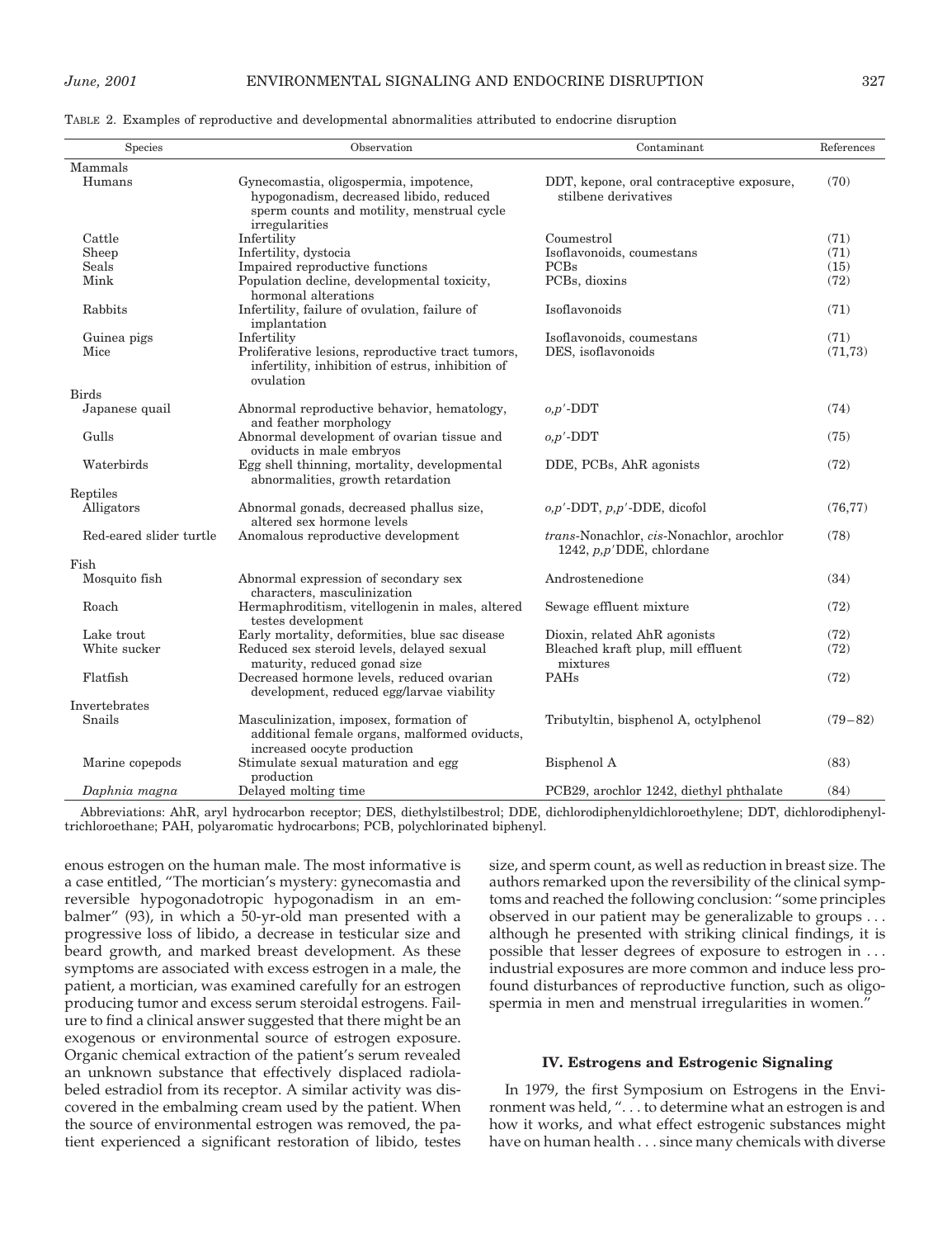chemical structures, some of which are environmental contaminants, have been endowed with 'estrogenic' properties" (3). This seemed a fairly straightforward goal at the time; however, 20 yr later the attainment of that goal remains elusive.

One of the difficulties in the field of environmental endocrine research is semantic. What is an environmental estrogen? According to The American Heritage Dictionary of the English Language, ed 4 (2000), an estrogen is "any of several steroid hormones produced chiefly by the ovaries and responsible for promoting estrus and the development and maintenance of female secondary sex characteristics." The word, which first appeared in 1927, is comprised of the following components, "estr(us)" (again, from the same dictionary, "estrus [is] the periodic state of sexual excitement in the female of most mammals, excluding humans, that immediately precedes ovulation and during which the female is most receptive to mating; heat.") plus "o" (the combining form) and "–gen" ("producer; one that is produced."). Thus, estrogen is a word of recent origin with a functional definition, *i.e.*, something that produces a period of heat in a female—a signal.

To "induce estrus" is a behavioral and physiological process involving many organ systems and a commitment of time. As scientific knowledge of estrogen action has evolved, so has the functional definition. Over time, an estrogen has been defined in the scientific literature as a chemical capable of inducing vaginal cornification in an immature mouse; a chemical that increases uterine weight in an ovariectomized mouse; chemicals associated with proliferation of the uterine epithelium in castrate female mice; chemicals capable of stimulating an increased number of cells from estrogen target organs grown in tissue culture; chemicals that form ligands for the ER and displace radiolabeled estradiol from its binding; chemicals that regulate the expression of estrogen target genes; and, chemicals that transactivate ER-driven reporter genes in cells in culture. While one would think that any or all of these functional definitions would apply, the use of one or another has led to controversy. If a chemical binds the ER with a high affinity and specificity, is it an estrogen? Or must it also activate ER-regulated genes? Must it lead to a functional response? Hertz said, "Notwithstanding this complex array of variably associated effects of estrogens, the *sine qua non* of estrogenic activity remains the mitotic stimulation of the tissues of the female genital tract. A substance which can elicit this response is an estrogen; one that cannot do this is not an estrogen" (94).

This semantic problem is not unique to environmental estrogens. Semour Lieberman (95) recently posed the questions, "When is an estrogen an estrogen? When is it not?", whereby he revisited the concept of estrogenicity and the precision by which it should be defined. He was considering the use of the term estrogen to describe pharmaceutical and environmental compounds as well as natural hormones. In fact, Lieberman points out, we still do not know whether estradiol and estriol, two natural steroidal compounds, are really both estrogens, even though they have been called such for 60 yr, since behavioral estrus is induced by estradiol, not estriol. He raises the deliciously provocative possibility that estriol, the estrogen of pregnancy in humans, may actually have a different role than one might surmise from its classification as estrogen.

Therefore, when we say, for example, that plants make estrogen, precision requires us to say that plants make compounds that induce some responses traditionally associated with the steroid hormone, estradiol, either *in vivo* or *in vitro*. The language used to describe compounds that may alter the endocrine system presents a challenge in linguistic research as intriguing as much of the laboratory research in this area**.**

The signaling molecule, estradiol, regulates reproduction in many invertebrates and all vertebrates. Of invertebrates, Cnidarians (coral) (96, 97), crustaceans [water fleas (98, 99) and lobsters (100)], mollusks (snails) (101), and echinoderms (starfish) (102) are reported to produce estradiol. The phylogenetic distribution of estradiol production in the animal kingdom suggests that estrogenically active chemicals may be evolutionarily conserved signals. It also suggests the possibility that all animals are sensitive to estrogens, whether endogenous or environmental. In addition to the ligand signal, it appears that the signal recognition system is also widely distributed phylogenetically. As seen in Table 3 (20, 50, 51, 84, 103–116), ERs have been found in many vertebrate species. In those species in which it has been studied—including mammals, birds, and fish—both  $ER\alpha$  and - $\beta$  subtypes have been found. Very recently, a third distinct form of ER,  $ER_{\gamma}$ , has been cloned from a teleost fish, the Atlantic croaker, *Micropogonias undulates* (20). This represents the first identification of a third classical ER in vertebrates. Phylogenetic analysis suggests that  $ER\gamma$  evolved through gene duplication from ER $\beta$  early in teleost lineage. As both ER $\beta$  and  $-\gamma$  bind 17 $\beta$ -estradiol with high affinity, the presence of three subtypes of ER in teleost fish suggests that the estrogen signal

TABLE 3. Selected examples of species containing ER or related receptors

| Species                 | ER or ER-related<br>molecules       | References |
|-------------------------|-------------------------------------|------------|
| Mammals                 |                                     |            |
| Humans                  | $ER\alpha$ , $ER\beta$              | (50)       |
| Cattle                  | $ER\alpha$                          | (103)      |
| Sheep                   | $ER\alpha$ , $ER\beta$              | (104)      |
| $_{\rm{Dogs}}$          | $_{\rm ER}$                         | (105)      |
| Cats                    | $_{\rm ER}$                         | (106)      |
| Rats                    | $ER\alpha$ , $ER\beta$              | (51)       |
| Mice                    | $ER\alpha$ , $ER\beta$              | (50)       |
| <b>Birds</b>            |                                     |            |
| European starlings      | $ER\alpha$ , $ER\beta$              | (107)      |
| Japanese quail          | $ER\alpha$ , $ER\beta$              | (108)      |
| Reptiles                |                                     |            |
| Alligator               | aER                                 | (109, 110) |
| Red-eared slider turtle | $_{\rm ER}$                         | (111)      |
| Fish                    |                                     |            |
| Rainbow trout           | rt $ER\alpha$ , rt $ER\beta$        | (112)      |
| Tilapia                 | OaER                                | (113)      |
| Atlantic croaker        | $ER\alpha$ , $ER\beta$ , $ER\gamma$ | (20)       |
| Invertebrates           |                                     |            |
| Daphnia magna           | EcR                                 | (84)       |
| Crayfish                | EcR                                 | (114)      |
| Drosophila              | EcR                                 | (115)      |
| Mosquito                | EcR                                 | (116)      |

Abbreviations: aER, alligator estrogen receptor; EcR, ecdysone receptor; ER, estrogen receptor; OaER, *Oreochromis aureus* estrogen receptor; rtER, rainbow trout estrogen receptor.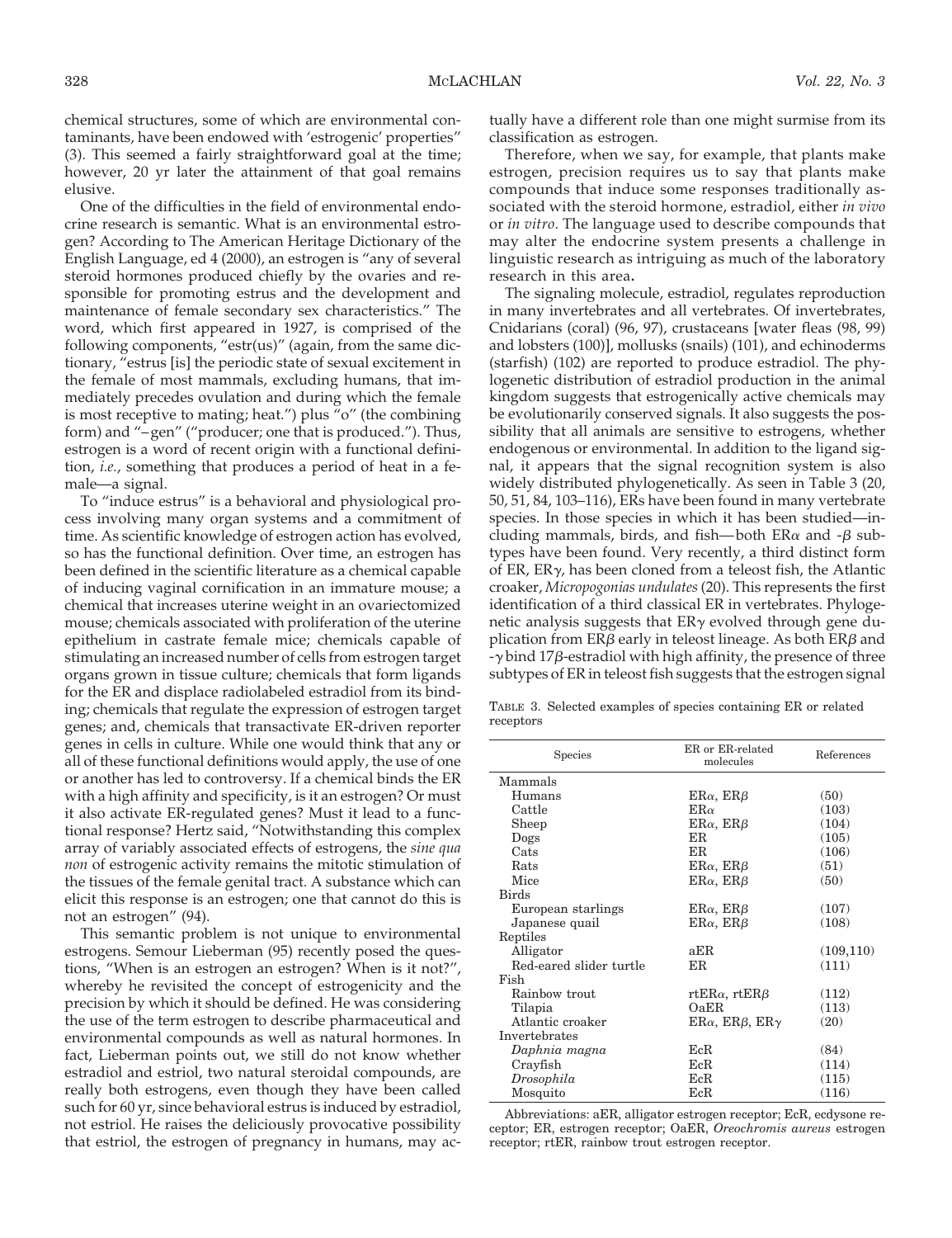may be distributed in networks that we have not yet even considered. It remains to be demonstrated that  $ER\gamma$  exists in other vertebrate species, although in a study using the  $ER\alpha$ knock out (ERKO) mouse, investigators explained their results in which catechol estrogens and methoxychlor, but not  $17\beta$ -estradiol, stimulated uterine cell proliferation and lactotransferrin induction in the  $ER\alpha$  minus mouse by raising the possibility of a third, or  $\gamma$ , form of the ER (117).

In studies reported so far, ER has not been found in invertebrate species. Other members of the nuclear receptor super gene family have been shown including the ecdysone receptor (Table 3) and several vertebrate "orphan receptors" such as COUP II (chicken ovalbumin upstream promoter II). This is an important area for further investigation and will help evaluate and refine the concepts of environmental signaling contained in this review.

For many years the characterization of an ER associated with the cell membrane has been sought as a means to explain the rapid responses seen after estrogen stimulation (118). There is now a growing body of literature describing the localization of ER molecules in the plasma membrane of estrogen target cells (119, 120). The membranes of endothelial cells are reported to contain  $ER\alpha$  coupled to nitric oxide synthase as a functioning signaling module (121, 122). ER has also been shown in perimembrane activity in neural cells (123) and is thought to mediate rapid nongenomic estrogen signaling. The activation of coupled membrane receptors for estrogens and dopamine by environmental estrogens opens an exciting new dimension in environmental signaling (124). Finally, to explain the induction of mitochondrial gene expression with ethinyl estradiol (125), Chen and Yager (126) recently localized ERs - $\alpha$  and - $\beta$  to the mitochondria of estradiol-treated cells (126). This provides yet another area of control for estrogenic signaling and locates a response module in the oxidatively active cellular organelle that may utilize the electron-donating capacity of catechol estrogens.

## **V. Environmental Signaling**

We begin to understand the broad environmental signaling aspects of estrogenic chemicals when we consider chemicals produced by plants that evolved long before vertebrates and yet have been found to be hormonally active in numerous mammalian species (71). Subsequently, some of these chemicals have been termed estrogens, or phytoestrogens (literally, "plant estrogens"), as a result of their hormone signaling effects in animals. While plant estrogens probably did not originate as what we now think of as "estrogens," later vertebrate dietary exposure and response to these compounds led to the concept of phytoestrogens or plant chemicals with estrogenic activities (71). In a now classic report by Bennets *et al.* published in 1946 (127), compounds derived from plants such as subterranean clover were found to be capable of compromising the fertility of grazing sheep by overestrogenizing them.

Since the corollary evolution of animals has required the formation of internal signaling molecules of reproductive importance, it is tempting to speculate that estrogenic plant signals may have been internalized, or rather may have

evolved, into the endocrine system, playing a crucial role in the coevolution of both major phyla. This also raises the question of interphyla cross-talk, *i.e*., since animals recognize plant hormones, do plants recognize animal hormones? This question may be of environmental importance given the increasing burden of synthetic and other estrogenic compounds released into the environment.

Phytochemical signals, some of which are estrogenic, have evolved to benefit the plants that produce them. The most commonly studied phytochemicals are the flavonoids, including isoflavones and flavones, represented by genistein and luteolin, respectively. In fact, it has been shown that the isoflavones, like genistein, bind vertebrate forms of  $ER\alpha$  or  $ER\beta$  and alter the transcription of estrogen-responsive genes (128, 129). The report that isoflavones are better ligands for  $ER\beta$  than  $ER\alpha$  raises the possibility that environmental estrogens may exert greater effects on tissues or species with higher  $ER\beta/ER\alpha$  content (129).

The flavonoids represent a family of phytochemicals that have been thought to function to deter herbivores from eating the plant containing them, protect the plant from fungal and bacterial pathogens, and initiate symbiosis with nitrogen-fixing bacteria (130). It is this last function that is the defining signaling role for flavonoids.

Leguminous plants, such as soybean and alfalfa, produce such flavonoids. Symbiosis occurs as a result of complex signaling between host plant and bacteria, which is initiated by plant recruitment of bacteria to root hairs through the release of these small molecule polyphenolic compounds (131). *Rhizobium* bacteria exist as free-living organisms in the soil or as nitrogen-fixing symbionts of leguminous plants. In response to phytochemical signals (release of flavonoids), *rhizobia* infect the roots of host plants and induce the formation of specialized organs called root nodules (132). *Rhizobia* then colonize the root nodules and, in exchange for carbon nutrients from the host plant, provide the plant with a nitrogen source by changing atmospheric nitrogen into a nitrogen fertilizer (133). This is called "symbiotic nitrogen fixation."

For example, alfalfa, *Medicago sativa*, secretes the flavonoid luteolin, or 3',4',5,7-tetrahydroxyflavone, from its root hairs into the surrounding soil where the soil bacterium *Sinorhizobium meliloti* is located (134). Luteolin interacts with constitutively produced rhizobial NodD proteins, and this interaction activates transcription of a cassette of nodulation (*nod*) genes necessary for symbiosis (135). Host and bacteria specificity is necessary to maintain symbiotic partners, *e.g*., alfalfa and *S. meliloti,* or soybeans and *Bradyrhizobium japonicum.* Each plant producing a unique profile of phytochemical signals achieves this specificity. For example, upon recognition of alfalfa's primary phytochemicals, luteolin and apigenin, *S. meliloti* NodD proteins activate *nod* gene transcription, but other flavonoids, such as chrysin and coumestrol, inhibit NodD-induced gene activation (141).

The ability of flavonoids to initiate, maintain, and regulate symbiosis requires unique signal recognition by, and activation of, the bacterial transcription regulator NodD. The ability of flavonoids to activate symbiosis is in part determined by the specific type of NodD protein within a *Rhizobium* species and, as illustrated above, is also regulated by the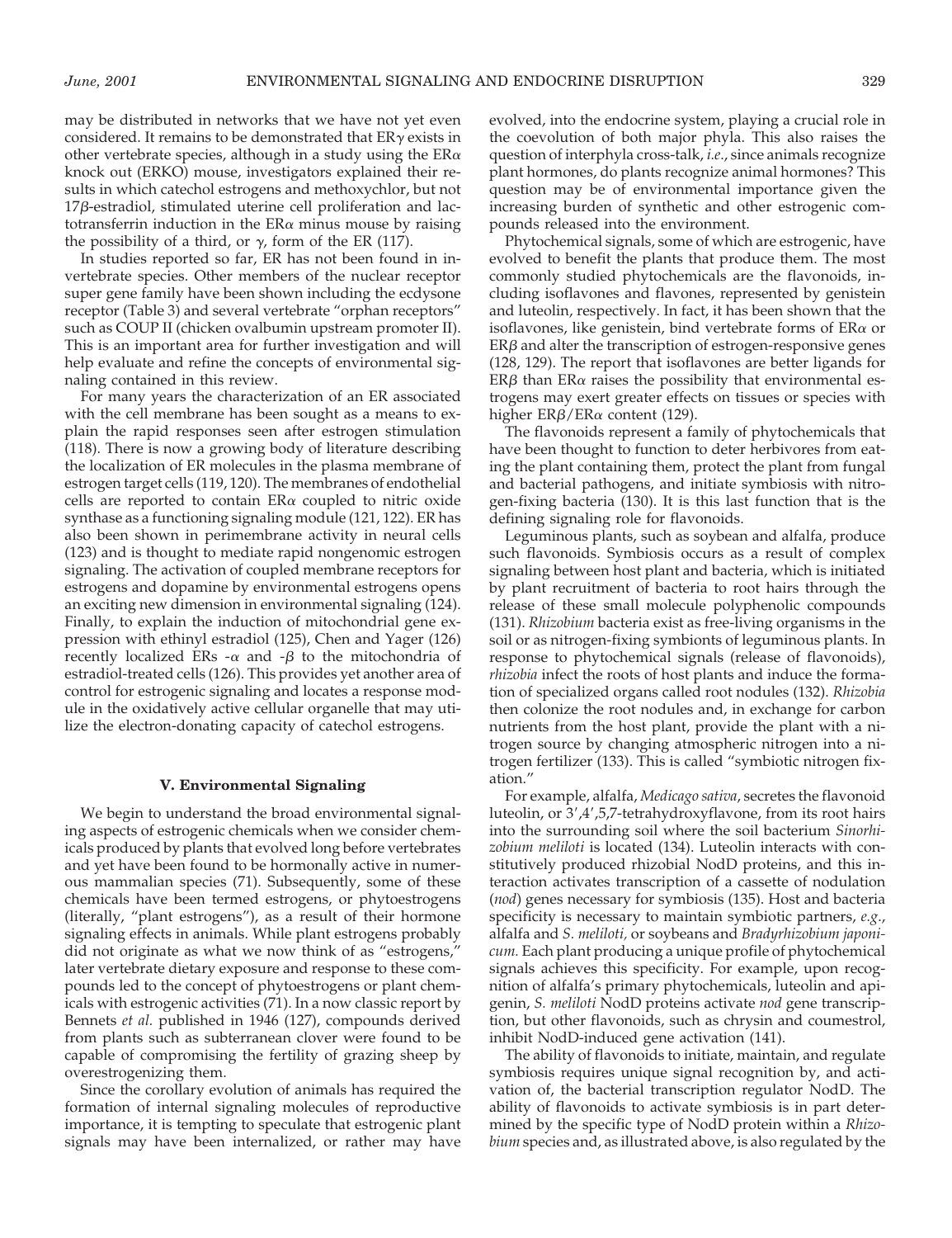specific phytochemical signaling molecules (136, 137). This suggests a complex interaction between flavonoids exuded by legume roots to recruit *Rhizobium* and those flavonoids found within the root that might function to negatively regulate this interaction. This balance of positive and negative inducing flavonoids serves a crucial function for the maintenance of symbiosis.

Some pollutants and organochlorine pesticides affect endocrine signaling in animals and human cell culture systems by weakly binding to ERs and modulating their ability to turn on transcription of estrogen-responsive genes (63, 138). These same environmental contaminants may interfere with plant-rhizobial signaling. This hypothesis is based on studies showing that endocrine disrupting chemicals, as well as phytochemicals produced by leguminous plants as a signal to *Rhizobium*, are both able to bind ERs in animals and affect the transcriptional activation of responsive genes (15, 129, 139). Some of the same phytochemicals that are able to bind the ERs and activate transcription are also able to cause transcription of responsive nodulation genes by interacting with the *Sinorhizobium meliloti* NodD protein. The NodD protein and  $ER\alpha$  share not only similarities in compounds that they are able to bind or respond to, but may also share a degree of sequence homology in their ligand-binding regions. One study has reported that two regions of NodD1 share 45% and 35% amino acid homology with two regions in the hormonebinding domain of the mammalian  $ER\alpha$  (140). Therefore, these two distinct proteins may share an evolutionary connection in sequence as well as the ability to bind estrogen-like compounds. Functional similarities and transcriptional effects are also shared by  $ER\alpha$  and NodD; each protein binds a specific phenolic hormonal ligand, and this binding alters expression of key target genes leading to morphogenetic and metabolic responses.

The tightly controlled expression of these target nodulation genes allows *Rhizobium* to respond to the specific phytoestrogen signal emitted by the host plant and begin the process of symbiosis (130, 141). In light of the genetic and functional similarities between  $ER\alpha$  and NodD, endocrine disrupting chemicals that are able to bind ERs and modulate signaling may employ the same mechanism to modulate the ability of *S. Meliloti* NodD to respond to the phytoestrogen signal, luteolin. Therefore, our laboratory used a construct containing key nodulation genes linked to a reporter gene (135) to study the effect of endocrine disrupting chemicals on signaling between the NodD protein, a proposed evolutionary relative of the ERs, and its natural phytoestrogen ligand. Fox *et al.* (Fox, J. E., M. Starcevic, K. Y. Kow, M. E. Burow, and J. A. McLachlan, submitted) show that under these conditions, DES, but not  $17\beta$ -estradiol, inhibits luteolin-NodDinduced gene activation. Similar levels of inhibition have been seen with known endocrine disrupting chemicals. These results raise the possibility that endocrine disruption may be seen in symbiotic environmental signaling systems



FIG. 7. Functional analogy between estradiol endocrine signaling and luteolin symbiotic signaling. The *upper panel* depicts the ovarian secretion of 17 $\beta$ -estradiol, the signaling molecule that activates the transcriptional apparatus controlled by the ER in association with a specific DNA recognition motif, estrogen response element (ERE), in the estrogen target cell (*e.g*., uterine cell). The *lower panel* depicts the secretion by the plant (alfalfa) root of luteolin into the surrounding soil. This provides the signal that activates the transcriptional apparatus controlled by the interaction of the NodD binding protein and the DNA recognition motif called a Nod Box contained in the promoter region of target genes. Luteolin-NodD association activates the transcription of multiple bacterial nodulation genes.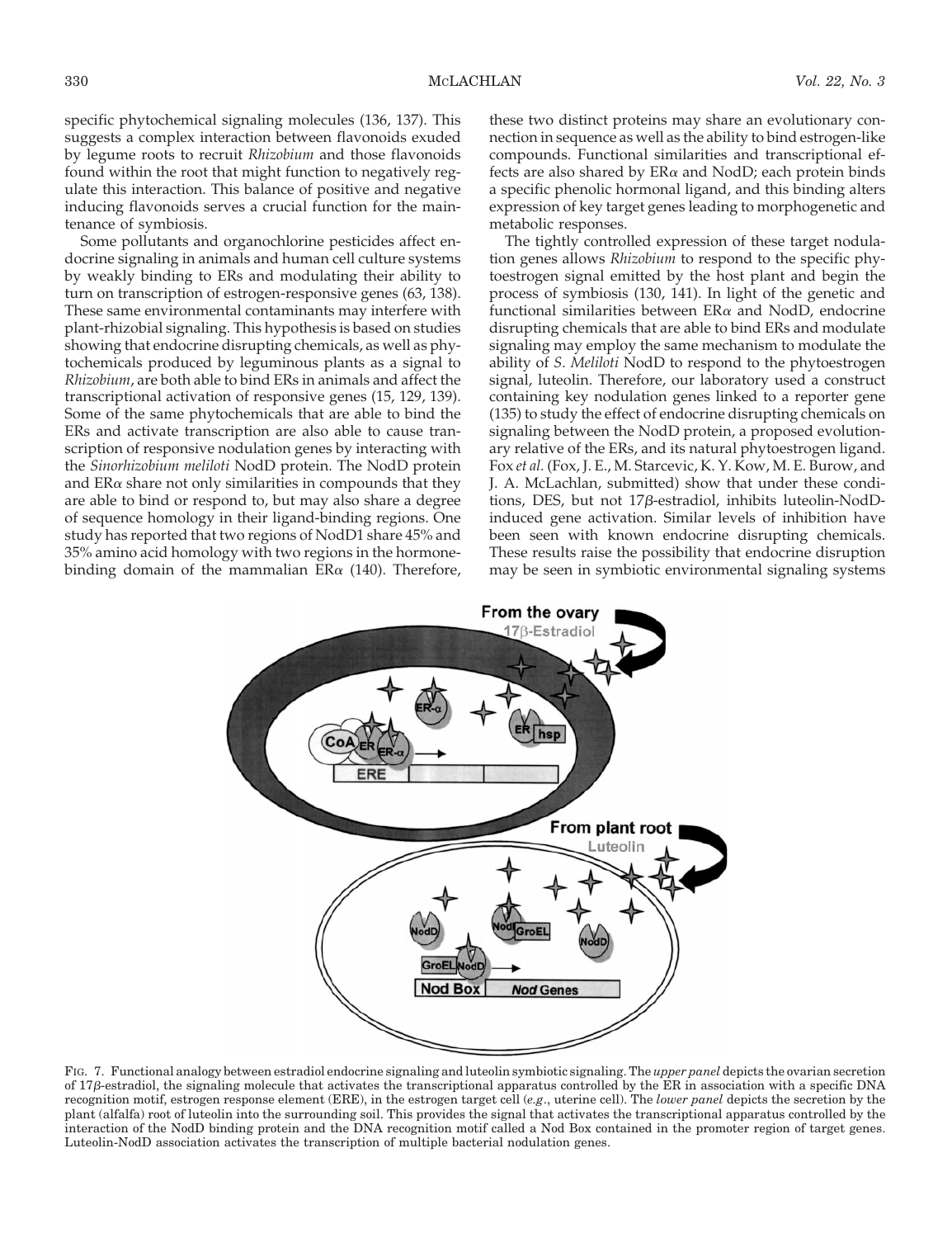that exist between organisms rather than within them. Figure 7 shows a stylized model of the functional analogy that may be derived from endocrine signaling by estradiol and symbiotic signaling by luteolin.

Another symbiotic relationship between plants and microbes involves flavonoid signaling and arbuscular mycorrhizal fungi (142). This important mutual interaction in the  $r$ hizosphere is ancient ( $>$ 400 million years old) and universal (representing fungal colonies in the roots of most vascular plants) (143). Flavonoids such as quercetin and kaempferol are known to stimulate the hyphal growth of the fungus, *Gigaspora margarita* (144). Thus, as with rhizobial bacteria, root phenolics are secreted secondary plant metabolites that function as growth or differentiation signals for mutualistic fungi.

Since many phytochemicals that participate in plantmicrobe symbiosis are also estrogenic in vertebrate systems (145), one might ask what the effect of "vertebrate estrogens" and antiestrogens are in the root-mycorrhizal signaling system. Using a transformed organ culture of carrot roots, Poulin *et al.* (144a) were able to demonstrate hyphal growth in *G. margarita* and *Globus intraradices* induced by the flavonoids, quercetin, or biochanin A, respectively. Using a highly specific antiestrogen, EM-652 [Dovalla-Bell *et al.* (145a)], they were further able to demonstrate a dose-related reduction in the biochanin A signal.  $17\beta$ -Estradiol produced a 2.4-fold increase in hyphal growth, but was effective only at the highest concentration (5  $\mu$ M).

Thus, as pointed out by Baker (145), consideration of the evolutionary role of signaling molecules used by plants to alter the behavior of microbes can provide insights into the mechanism of action of estrogenic compounds at many phylogenic levels. This approach should be informative for elucidating the chemical structures and functions inherent to environmental agents that behave in a hormonally active fashion.

Since several hormonally active xenobiotics are chlorinated hydrocarbons, the principle of environmental signaling suggests a search for naturally occurring signaling molecules that contain chlorine. In fact, a potent developmental signal, differentiation-inducing factor-1 (DIF-1) is a chlorinated alkyl phenone produced by the slime mold, *Dictyostelium*. This chlorinated signaling molecule is released by the ameba and induces it to differentiate into stalk cells (146). DIF-1 regulates the central cell fate decision during *Dictyostelium* development (147). With DIF-1 the cells differentiate into stalk cells, and without it, they become spores (148). The DIF-1 levels rise during cellular differentiation (149). As the cells differentiate they produce an inactivating enzyme, DIF-1 dechlorinase, which prevents further increases in the signal (150).

As in the legume-rhizobial bacteria system, the DIF-1 system provides a signal-dependent mechanism for cellular aggregation and differentiation. In the case of *Rhizobium* the process results in a root nodule, while in *Dyctyosteleum*, it results in a fruiting body. It is interesting to speculate that the signaling properties seen in vertebrate estrogenic signaling may be related to evolutionarily ancient systems developed in soil bacteria and slime molds.

Similarly, for chemicals such as PCBs or other chlorinated

hydrocarbons, environmental bacteria can play a role in bioactivating hormonally inert compounds into more estrogenic forms by first dechlorinating and then hydroxylating the parent compound (151). The extent of such conversion is not known, but it provides another avenue for the production of hormonally active environmental compounds.

The conversion, then, of nonhormonally active compounds in the environment to active "hormones" is an important issue to consider both in the context of environmental endocrine disrupting chemicals as well as in naturally occurring hormonally active environmental signaling systems. Are there adaptive benefits to *Gambusia* exposed through generations to testosterone or, as is more likely, are there more proximate targets for utilization of the androgen produced by the bacterial mats? While plant sterols serve as a mere carbon source for organisms that do not respond to the androgenic metabolic products, organisms sharing the same environment, such as mosquito fish, interpret these metabolic products as "masculinizing signals" that alter their body plans and endocrine systems.

From a toxicological view, the insights into the structurefunction relationships of modern day contaminants may be significantly advanced through evolutionary considerations of the ancient signaling molecules known to elicit differentiation responses. Likewise, we must add to our calculations of distribution of natural and synthetic chemicals the role played by microbial conversion.

#### **VI. Estrogens and Fetal Development**

## *A. Effects of estrogens and estrogenic chemicals on development of males*

Many of the reports regarding effects of environmental estrogens on wildlife have dealt with altered sexual development. Hydroxylated PCBs have been shown to sex reverse male-determined turtle embryos in much the same way estradiol does (152). Fry and Toone (75) have shown that DDT will feminize gulls in ovo. The reduced phallus size and altered estrogen-to-testosterone levels seen in alligators in Lake Apopka, Florida, suggest a developmental exposure to environmental estrogen or antiandrogens (76).

These results in wildlife raise the possibility that prenatal estrogen levels in humans might be associated with later genital anomalies in the male offspring. One way to explore that issue is to ask what the estrogen status was during the fetal development of men with retained or cryptorchid testes. When maternal pregnancy conditions were noted for men with crytorchidism it was found that the clinical conditions reported for the mother during the fetal life of the men obesity, hyperemesis, first pregnancy, or hypertension were each associated with elevated estrogen levels in their mothers (153).

The term "organizational effects" describes the persistent developmental effects of hormones while "activational effects" describes the acute, reversible effects of hormones. Studies on developmental exposure to the potent estrogenic chemical DES may shed light on the mechanisms underlying the apparent "organizational**"** effects of estrogens.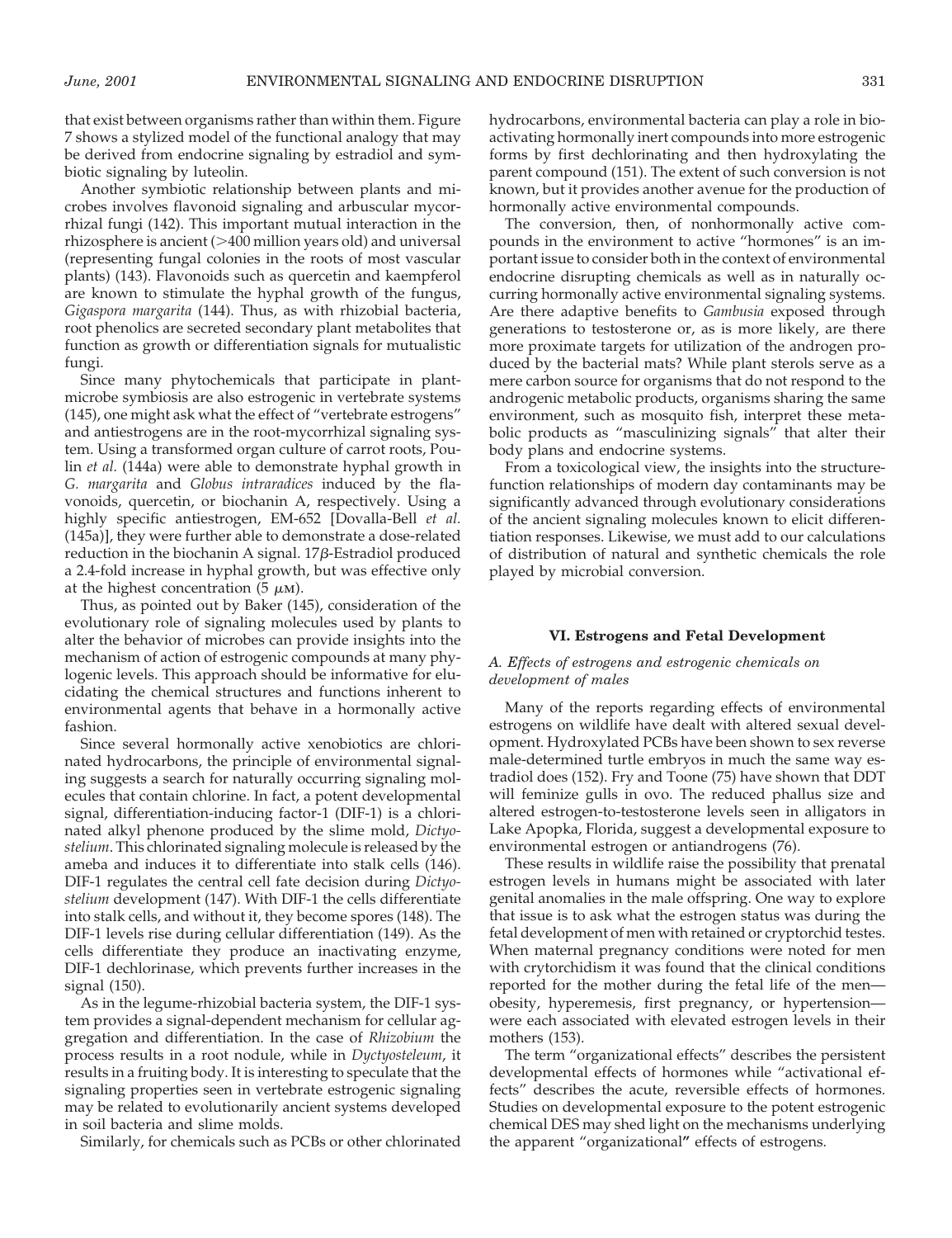*1. DES as a model for developmental estrogenization.* Studies in our laboratory and others have helped to define a phenotype typical of male mice exposed *in utero* to DES and other estrogens. The structural or functional changes associated with the phenotype include undescended testes, cysts of the epididymis, prostatic lesions, distended seminal vesicles, retained Müllerian ducts, reduced fertility, and abnormal spermatogenesis (even in a scrotal testis). In a smaller number of cases, the occurrence of testicular cancers was noted (154– 157). The severity of these changes was dose-dependent as were the appearance of all the lesions in the suite. It was subsequently shown that the epididymal cysts were of Müllerian duct origin (158); it was apparent that the enlarged prostatic utricle was also the Müllerian contribution to the prostate gland.

The results of Sharpe *et al.* (159) and vom Saal and associates (160) and others who have studied the effects of steroidal and environmental estrogens on the genital tract of the fetal male rodent have provided further confirmation that estrogen can induce long-term functional changes. More recently, studies with the  $ER\alpha$  null mouse (161) have added strong support to the concept that male genital tract development may have an estrogen component.

The similarity in the morphogenesis of the reproductive system in mammals as diverse as the mouse and human provides comparative insights into the spectrum of effects associated with *in utero* estrogen exposure. Mice and human fetuses progress from an "indifferent" stage of internal genitalia in which both the presumptive male (Wolffian duct) and female (Müllerian duct) reproductive organs coexist regardless of the genetic sex of the fetus to the definitive structure of the appropriate gender. This process is under the control of hormones from the fetal testes after differentiation of the fetal gonad. The configuration will be female unless the fetal testis intervenes by secreting Müllerian Inhibiting Substance (MIS) to induce regression of the Müllerian duct and testosterone to maintain the Wolffian duct (162). In mice, DES exposure *in utero* results in the retention of both male and female genital ducts, thus forming a male pseudohermaphrodite or a genetic male with functioning testes and a male genital tract as well as a female genital tract. Failure of testicular descent is also commonly observed.

Studies in organ culture confirm the retention of female genital anlage in the DES-exposed tissues. They also extend the *in vivo* observations to demonstrate that the DES effect is not on the synthesis or secretion of MIS from the fetal testes, but in the Müllerian duct resistance to the apoptotic signal of MIS (163).

*2. Features in the human male.* Genital tract defects similar to those seen in DES-treated mice were also observed in men whose mothers had taken DES (164, 165). A group at the University of Chicago reported that DES-exposed men had a higher incidence of undescended (cryptorchid) testes and epididymal cysts than comparable unexposed men. Gill and colleagues (166, 167) went on to confirm and extend these studies and showed, in addition, a higher incidence of hypoplastic testes and abnormal sperm. In one study reporting testicular cancer in one DES-exposed man, the possibility of cancer of the testis as a result of prenatal exposure to DES was

raised by Gill*et al*. (167). A few other case reports of testicular cancer (seminoma) and epididymal cysts in prenatally DESexposed men have been reported (168).

Comparison of mouse and human data demonstrates the importance of understanding the timing of biological events involved in the development of the reproductive tract of each. For example, when comparing the total dose of DES administered during pregnancy to the mouse, as compared with the human, to produce retained testes, the Relative Potency Index (RPI) was more than 80. However, when the dose comparison was made during the biologically relevant period for testicular descent in both species (days 14–16 of gestation in the mouse and weeks 7–27 in the human), the RPI was between 1 and 2 (169).

Thus, the male offspring of DES-exposed pregnancies of both mice and humans share some defects in common, including undescended testes, epididymal cysts, and sperm abnormalities. A recent study by the Wilcox group confirmed the occurrence of structural abnormalities in DES-exposed men but found that there was not a significant difference in fertility between the study participants and control subjects (170). While retention of the female genital anlage, the Müllerian duct, was a prominent feature in DES-exposed male mice, no report from similarly exposed men has addressed this issue. One might expect some element of Müllerian duct retention in the human male, since the hormone responsible for regression of the female duct is also thought to play a role in testicular descent, a defect common to both species.

One of the earliest reports of adverse effects of prenatal exposure to DES on male progeny was a single case of pseudohermaphroditism in a male infant. The child's mother had been given high doses of DES during pregnancy (50 mg/day commencing in the sixth week of gestation; 200 mg/day by the eighth week and for the duration of the pregnancy) (171). The genital lesions in the boy included hypospadias and testes apparently devoid of germ cells. The period of gestation during which exposure occurred appears important since Davis and Potter (172) observed no abnormalities in the external genitalia of four male infants whose mothers were treated after the first trimester with high doses of DES. Finally, in parallel with the studies on the prenatally DES-exposed mouse, the Müllerian duct derivative in the prostate, the prostatic utricle, was hypertrophic and contained areas of squamous metaplasia, suggesting that the fetal Müllerian derivatives responded the same in both species to the estrogenizing effect of DES *in utero* (173).

## *B. Molecular mechanisms for the developmental actions of estrogen*

The developmentally estrogenized male phenotype—retained or cryptorchid testes, decrease in sperm number, increase in abnormal sperm, retained Müllerian ducts, epididymal cysts, hypospadias, and prostatic disease—has been seen, in whole or in part, in mice, rats, hamsters, and humans exposed to estrogens *in utero*. The genes involved in the process of male genital tract morphogenesis are only now being identified. The acute or persistent modulation of the expression of developmentally critical or hormone-respon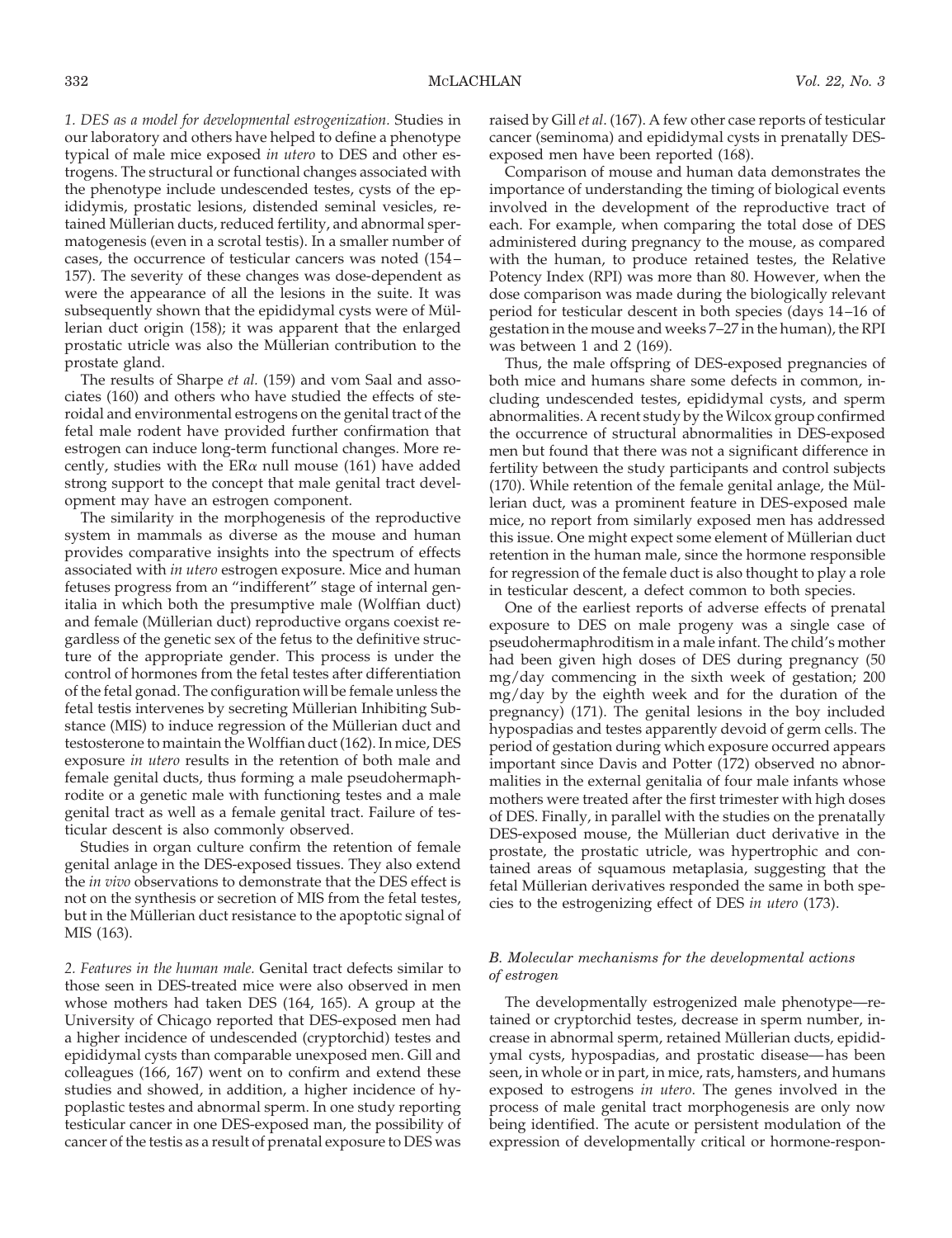sive gene in the male genital tract by estrogenic compounds is currently ongoing in numerous laboratories.

*1. Cryptorchidism*. Emmen *et al.* (174) have recently shown that the cryptorchidism associated with prenatal treatment with various estrogens in mice may be the result of estrogenrelated inhibition of insulin-like factor 3 (Insl3), produced by the fetal testes. Insl3 had been shown earlier to affect testicular descent through signaling from the fetal testes to the gubernaculum. Insl3 mutant mice exhibit bilateral cryptorchidism; this is thought to occur as a result of altered development of a component of the genital mesentery, the gubernaculum, which retains an elongated "female" structure (175, 176).

*2*. *Hypospadias.* Hypospadias, a defect of the external male genitalia associated with prenatal estrogen treatment, has also recently gained molecular dimensions. In this case, the Yamada group (177) has reported that the development of the external genitalia of the mouse involves signaling by fibroblast growth factor (FGF) during formation of the genital tubercle. FGF 10 knock-out mice show abnormal development of the glans penis, suggesting an important role for that signaling molecule in the induction of hypospadias.

3. *Müllerian duct retention*. The molecular mechanism for Müllerian duct retention associated with DES is becoming clearer. While it had been shown that the effect of DES on Müllerian duct retention resides at the level of the duct rather than the fetal testis (163), the molecular alteration in the duct has recently been shown to be a failure of the MIS receptor in the fetal duct to respond to the peptide (178). The molecular mechanisms associated with Müllerian pathogenesis after prenatal exposure to DES is starting to be understood. Ma *et al.* (179) studied the localization of the Hox genes related to morphogenesis of the fetal Müllerian duct in the mouse. By concentrating on Hoxa, they determined the longitudinal distribution of these genes along the developing genital tract and were able to relate changes seen in Hoxa-10 gene disruption to that seen in prenatal exposure to DES.

*4. Molecularfeminization of the developmentally estrogenized male tissues.* Androgen-dependent secretory proteins, SVS-IV, V, and VI, have been characterized from the rat (180, 181) and mouse (182) seminal vesicle. In both the rat and mouse, SVS-IV was under control of androgen and, therefore, not expressed in female or castrate male tissues. An estrogendependent uterine secretory protein (183) and the gene encoding it were identified as lactotransferrin, a member of the transferrin gene family (184). Lactotransferrin is under powerful control by estrogen, is located in the uterine epithelium, and varies with estrogen levels during the estrous cycle (185). Lactotransferrin was expressed in mammary gland and leukocytes but was not regulated by estrogen in these tissues (185). Lactotransferrin was not expressed in ovariectomized female mice or in male control mice. Male mice that were castrated and treated with estrogen did not express lactotransferrin in their seminal vesicles (186).

When the seminal vesicles of prenatally DES-exposed males were analyzed, lactotransferrin mRNA was detected. The level of expressed lactotransferrin message increased after castration of the male and exceeded that of the uterus when each was estrogen stimulated. These results comprise the first demonstration of hormonally altered sexual development at the gene level. Further analysis of the seminal vesicles of DES-treated mice demonstrated that while they retained the cytoarchitecture associated with the male organ, they expressed epithelial gene products associated with the uterus, *i.e.*, lactotransferrin and  $ER\alpha$  (187). In fact, virtually all the cells of the DES-exposed mouse seminal vesicle epithelium express antigens recognized by antisera to lactotransferrin and  $ER\alpha$ .

Additional experiments were conducted to assess whether prenatal exposure to DES had feminized the seminal vesicle cells or, alternatively, blocked the masculinization of the organ at the molecular level. It was shown that DES-exposed mouse seminal vesicles were competent to express the seminal vesicle specific protein SVS-IV under androgen control as well as lactotransferrin. In fact, the same cell was often able to make both products (188).

## **VII. Mechanisms in Altered Fetal Development**

Estrogens are considered reversible cellular signals. Administration of estrogen to an ovariectomized mouse results in organ growth, cell proliferation, and target gene expression in the uterus (189). When estrogen is withdrawn, uterine size and weight as well as expression of estrogen-regulated genes return close to the unstimulated state.

On the other hand, when estrogens are given to newborn mice, at least one gene under estrogen control is expressed persistently, even in the absence of estrogen (190). The estrogen treatment that results in persistent expression of lactotransferrin also results in epithelial cancers of the uterus in a majority of the mice (191). This leads to the question, how does a reversible signal become irreversible in the absence of detectable gene mutation? As described earlier, during the process of cell differentiation, genes are differentially turned on or off. For the most part, a key event in establishing the pattern of gene expression in a cell is the methylation or demethylation of regulatory elements of the gene.

Five CpG sites available for methylation occur in a region upstream from the ERE in the mouse lactotransferrin promoter. In the developmentally estrogenized mouse, two sites remain unmethylated, while in the corresponding control, only one CpG site remains unmethylated (192). It has been shown previously that a 1-bp change in methylation pattern can have a strong effect on expression of the gene (193). Adult mice treated with the same dose of DES for the same period of time did not have a change in the DNA methylation pattern of the lactotransferrin gene. This is consistent with the inability of such treatment in the adult to persistently change expression of the gene. The actual mechanism underlying the molecular feminization of genes by estrogen has still not been elucidated. However, other studies in our laboratory on the control of lactotransferrin expression may prove informative. We have shown that developmental exposure to estrogens resulted in the persistent overexpression of lactotransferrin in the uterus of females (190). The cellular secretory protein is expressed at the mRNA and protein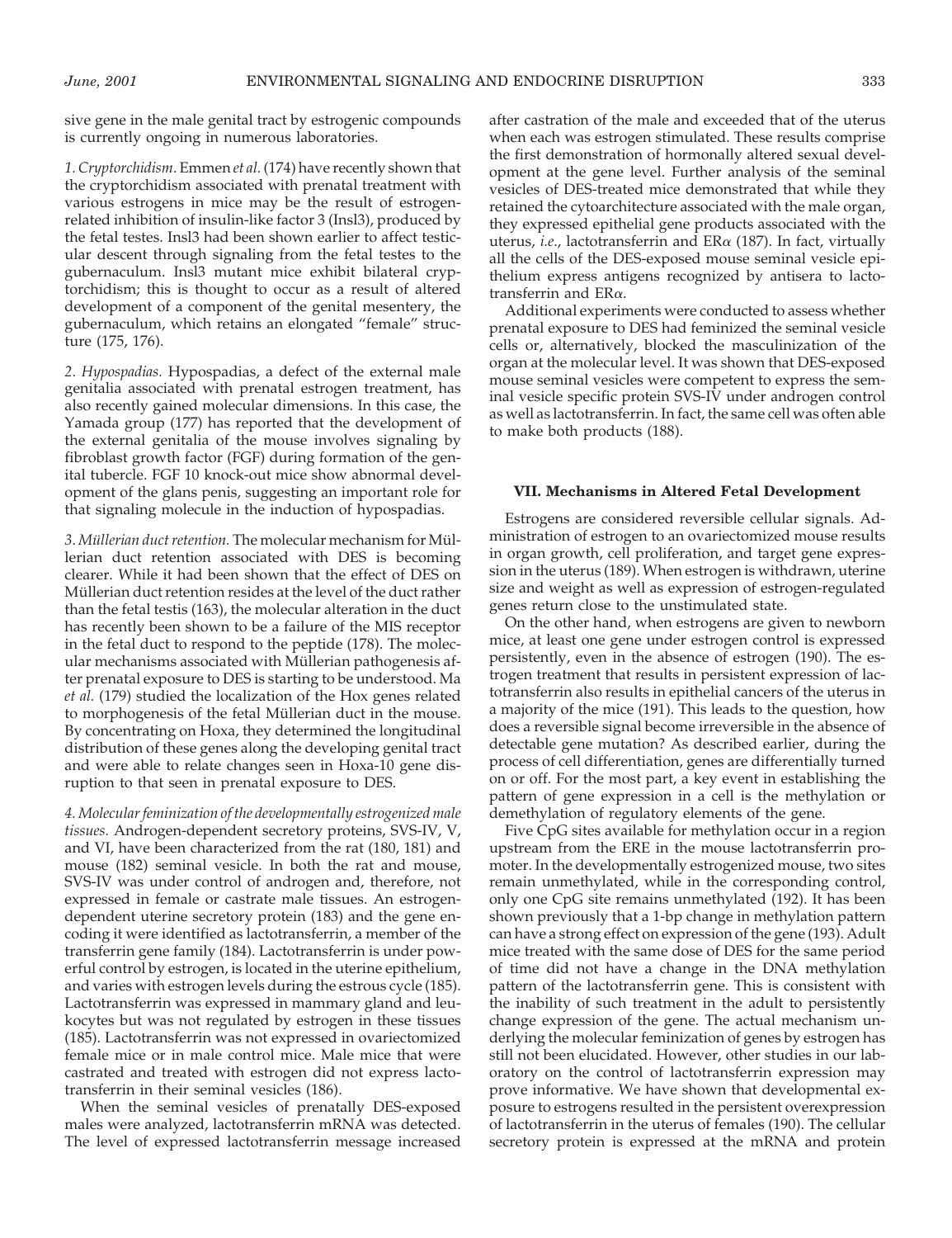levels as if the mouse is receiving injections of estrogen, even 3 weeks after ovariectomy. More recently, we have shown that the persistent expression of a normally hormone-regulated gene may be the result of developmental imprinting (192). A fundamental event in cell differentiation involves programming genes to be differentially regulated laterin life. One mechanism for developmental gene programming is selective DNA methylation or demethylation of its promoter.

The altered methylation pattern associated with estrogen treatment during differentiation of uterine epithelial cells provides a mechanism for irreversible expression of a normally reversible signal or provides one possible route for the change from epigenetic to genetic in hormonal carcinogenesis. The generalization of this mechanism to hormonal carcinogenesis requires studies on methylation and expression of different genes that are important to cell differentiation or proliferation. It has been shown that breast cancer cells have silenced genes that otherwise would function as tumor suppressor genes and that the silencing is a function of altered methylation (194). It is not known whether estrogens play any role in the methylation or demethylation of these genes.

Genomic imprinting refers to a very specific phenomenon: "the non-Mendelian inherited epigenetic form of gene regulation that results in monoallelic expression" or, "genomic imprinting is an epigenetic form of gene regulation that results in the expression of only one parental allele" (195). The elements of genomic imprinting are the persistent change in gene expression that is accomplished in an epigenetic fashion, and the silencing of a gene from one parent, but not the other. The process of cell differentiation is based on differential gene expression or the sequential turning on and off of different genes to establish a stable phenotype. While this process may not be monoallelic, it is both epigenetic and inherited. In developmental toxicology, the term "gene imprinting" refers to persistent changes in gene expression that occur through nonmutagenic mechanisms.

The same conundrum has appeared in the molecular biology of cancer, in which "silencing" of tumor suppressor genes has been associated with the cancer process. Since tumor suppressor genes are in many cases genomically imprinted monoallelic genes, the process fits the specific definition. However, in cases where the neoplastic transformation process involves persistent activation or repression of nongenomically imprinted monoallelic genes, the term gene imprinting is useful.

The terminology is especially useful when considering mechanisms of hormonal carcinogenesis. It is well known that treatment of various species, including humans, with exogenous estrogen is associated with tumors in different organs (196). Estrogens have been largely assumed to function in the tumorigenic process as a secondary stimulus or promoter, due to the paucity of evidence that estrogens or estrogenic chemicals are point mutagens (197). In spite of the failure to conclusively demonstrate that estrogenic chemicals, unlike other carcinogenic chemicals, do not form covalent adducts to DNA, nor induce structural DNA mutations, it has been shown that estrogens of various structures and biological potencies can function as carcinogens. This evidence includes neoplastic transformation of cells in culture in the absence of enhanced cell proliferation (198–200), car-

cinogenic effects in the adult hamster kidney (201), or neonatal mouse (191), and hamster (202) uteri.

In fact, very little is known regarding the role of estrogens or other hormones in gene imprinting. A case can be made, however, that estrogen-associated signaling pathways may contribute to DNA methylation or demethylation. For example, our laboratory showed earlier that estrogen-like effects were induced in uterine cells in culture (203) or in the mouse uterus *in vivo* (189) by epidermal growth factor (EGF). Subsequently, we demonstrated that the EGF signal required the presence of a functioning ER in cell culture for the expression of the growth factor effect (204). This study was subsequently confirmed in mice lacking the  $ER\alpha$  gene (205). The demonstration of cross-talk between membrane receptors and steroid hormone receptors has also been shown for IGF-I and ER, dopamine and PR, and both IGF-I and EGF and ER in cell culture. The studies of receptor cross-talk have established the ER as an important signal transduction molecule in peptide hormone signaling systems. We have recently demonstrated additional evidence of this signaling convergence by showing that the cell survival pathway associated with phosphatidylinositol-3 kinase and AKT also requires a functioning ER for its action (Burow, M. E., B. N. Duong, D. E. Frigo, S. Elliott, C. B. Weldon, B. M. Collins-Burow, J. Alam, B. S. Beckman, and J. A, McLachlan, submitted). Thus, pathways involved in cell proliferation, differentiation, and survival apparently converge on the ER.

Finally, it has been shown previously that both EGF and estrogen increase the levels of c-*fos* or c-*jun* in target cells or tissues (206). The response of the immediate early genes to estrogen also proceeds, apparently, via an ER. In the case of developmental estrogenization, c-*fos* and c-*jun* were persistently expressed. Recently, a demonstration that cells constitutively overexpressing c-*fos* up-regulated cytosine methyltransferase, the enzyme involved in DNA methylation, has suggested to the authors that fos may be one regulator of the process (207).

In summary, we suggest a mechanism whereby estrogen either directly or through related signaling pathways plays a role in programming or imprinting genes involved in cell proliferation, differentiation, or survival. This happens in such a way that the genes are either persistently over- or underexpressed or will respond to a later cue, such as another hormone leading to altered cell function and ultimately disease. Given that the process of gene imprinting is a normal one seen in cell differentiation and genomic allelic silencing, one may speculate that for estrogens or estrogenic chemicals, the distinction between physiology and pathology is blurred. The case for estrogen-associated gene imprinting is strengthened by two recent papers in which it was shown that specific genital tract neoplasms associated with developmental exposure to DES can be generationally transmitted to both female (208) and male (73) progeny.

Cellular imprinting by estrogenic compounds may arise through at least two mechanisms. In one case, the estrogenic chemical may directly imprint the gene through a process leading to persistent genetic change, probably at the level of DNA methylation. On the other hand, altering components of signaling pathways at key points in cell differentiation such that altered gene expression would ensue could form a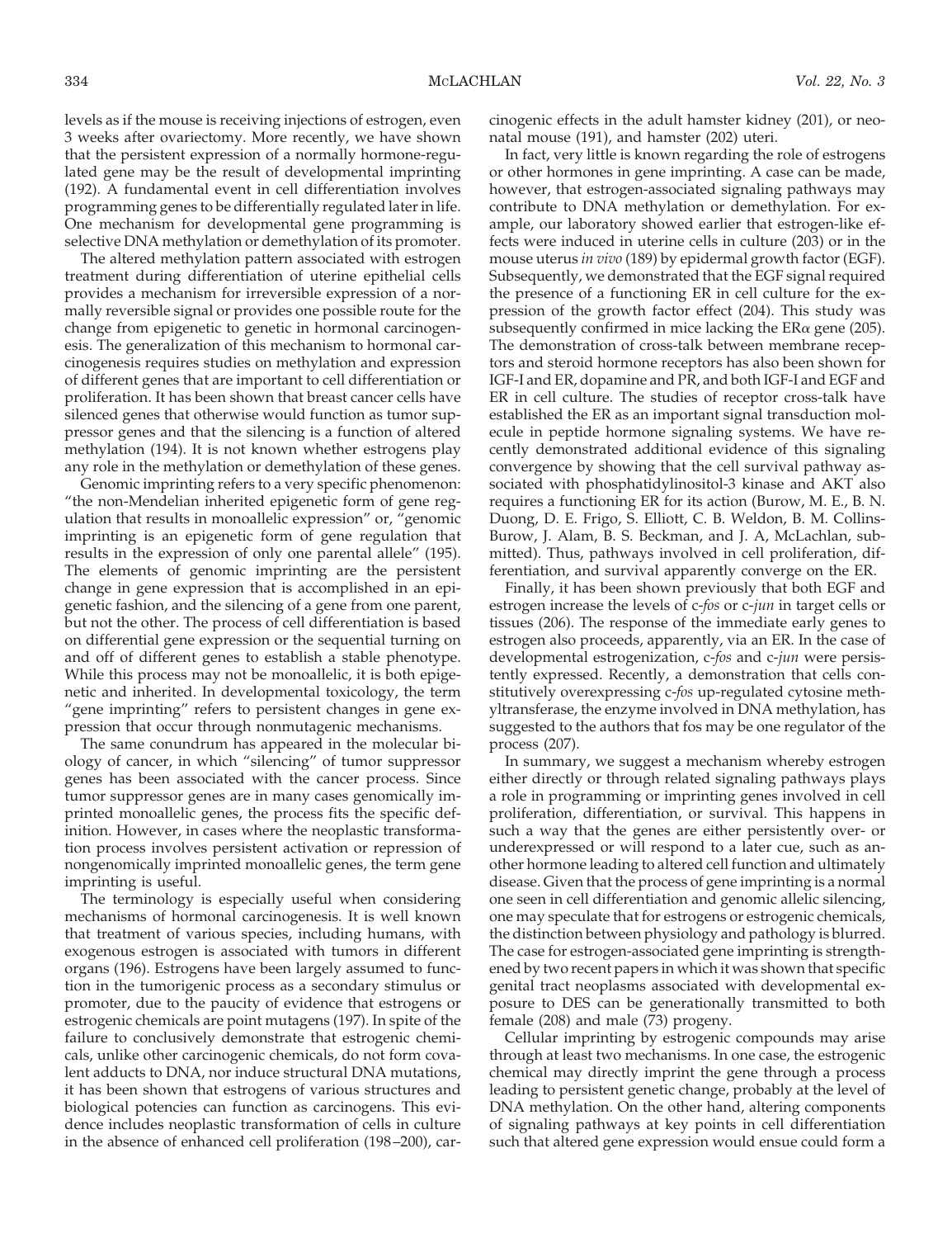biochemical memory. The most likely genes to be important to this process would be those involved in response to secondary hormonal cues. Thus, when a gene programmed to respond to estradiol at puberty is misprogrammed or reimprinted by developmental exposure to a hormonally active chemical, it will respond abnormally to the secondary cue, resulting in a functional cellular abnormality. It is this concept of epigenetic memory that is most compelling in dissecting the mechanism of action of hormones during development. Vitellogenin, or egg yolk protein, has been well studied in this way (209–216). Prior estrogen stimulation in chickens or frogs results in an accelerated induction of vitellogenin following a second stimulus. The molecular "memory" apparently is coded in the conformation of the chromatin site associated with vitellogenin. While studies of this type have not been thoroughly done with mammals, it provides an additional model with which to view the possible imprinting effects of estrogen during development.

## **VIII. Lessons Learned**

In environmental endocrine science, we have made a series of observations that, at first, seemed unconnected. However, now, as the observations start to establish a pattern, we can begin to discern the linkages between them. In the last 20 yr we have discovered the intrinsic biological signaling properties of numerous synthetic environmental chemicals. We are also beginning to learn about the complex network of signaling molecules that facilitate information flow in the communication system of ecological life. In the same time period, cell and molecular biology has elucidated many of the signaling molecules necessary for intra- and intercellular communications. The similarities between the signaling strategies adopted by the internal and external world are probably more than coincidental if the evolution of the signaling systems followed, in any way, the convergent pathways suggested in this review.

Environmental signals are chemical messenger molecules functioning in a communication network linking numerous species. One may speculate that the functional aspects of this more globally distributed network might have provided a framework or blueprint to build the internal communication networks of animals, which we call their endocrine systems. As such, similarities in response to such signals in some cases should not be unexpected. Indeed, a central strategy for all life forms is the transmission of important characteristics to their offspring. This also is a form of information transfer in which the signal is embedded in the physical entity being transmitted. Thus, the transmission of genetic information and the utilization of signaling molecules and pathways are intrinsic to life from bacteria to humans. As de Loof (217) states, "communication is the one essential property for life." Chemicals that alter either or both levels of information flow can have consequences that may be deleterious to the individual or population.

From the study of embryos and evolution the following three patterns emerge:

1. The structural diversity of environmental hormones may reflect the evolutionary background of these chemicals

as plant signaling molecules or differentiation specific signals for organisms that do not require an endocrine system. Moreover, signals developed for one communication system may be functionally misinterpreted by another system.

2. Evolutionarily important signals are likely to be those related to reproduction or differentiation of the species and its cells. This information is most crucial to the survival of that species and, likely conserved as pathways, most often misinterpreted. Chemicals synthesized to disrupt the reproductive capacity of insect pests stand a good chance of affecting cell differentiation in unintended species and in unintended ways.

3. Molecules with high informational content can induce long-term changes in a communication system if the information is disseminated at inappropriate times. Hormones that may alter the processing of information by imprinting a response pathway or imparting memory functions in a cell can be expected to have long-term effects on developing organisms. The effect will be related to the number and types of programming mistakes induced.

The patterns underlying evolution and embryogenesis are being uncovered through systematic inquiry using the techniques of molecular and cell biology. As patterns begin to emerge in environmental endocrine science, recognition of similarities to those associated with evolution and development should provide insights to mechanisms and outcomes. Without pattern recognition, there is not the ability to predict, and without prediction there is not the possibility to prevent. If male fruit bats are lactating in Malaysia (218), look for the environmental hormone. If there is a dramatic increase in the cases of premature breast development in Puerto Rico (219), look for the environmental hormone. And, if a 50-yr-old mortician presents with gynecomastia and hypogonadotrophic-hypogonadism with no estrogenproducing tumor (93), look for the environmental hormone.

It has not always been recognized as such, nor has it been applied to environmental endocrine science, but making public health predictions based on environmental chemical confusion or environmental signal misinterpretation has a long and mostly successful history in environmental health sciences and toxicology. One informative example will suffice. From the Middle Ages until as recently as 1959, an acute behavior disorder could result from eating moldy rye bread; the fungal product associated with this condition is a neuroactive compound in humans called ergot and the condition is known as ergotism (220). In the Middle Ages and later, ergotism was known as St. Anthony's fire since humans consuming infested rye flour behaved as if they were on fire and were thought to be possessed by the devil. This level of knowledge was consistent with the unpleasant consequences usually visited on such individuals. As the association between mold in bread and disease in humans was made, the scientific explanation, the human body's misreading of the fungal signal, provided a course of public health action prevent mold from developing in rye flour or if it does, don't make bread from it.

As the principles underlying environmental endocrine science are developed or discovered, the opportunity to apply them to understand and anticipate the environmental component of human reproductive diseases and developmental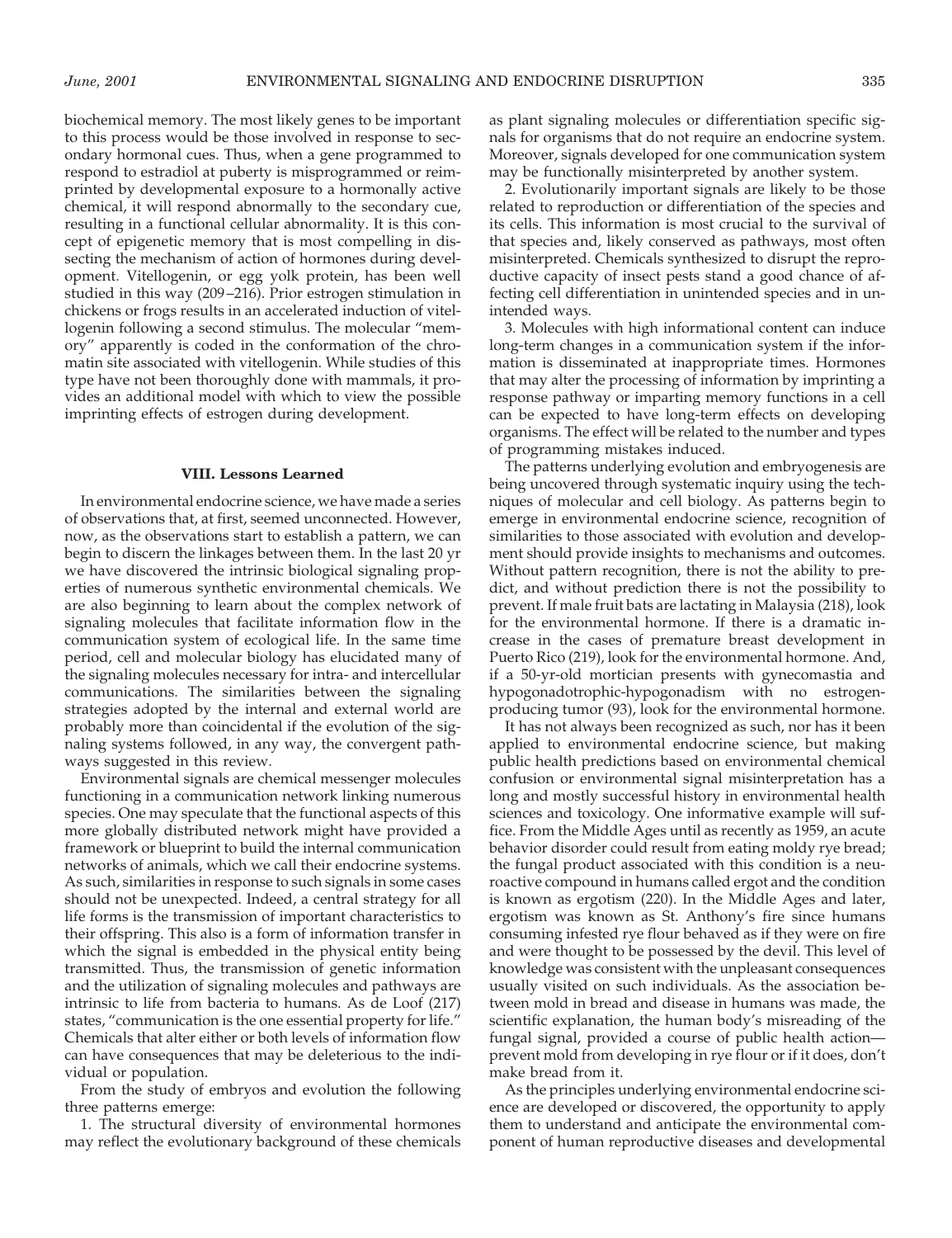disorders should excite endocrinologists. From an environmental stewardship perspective, the evolving concept of environmental signals can provide insights with which to address the impact of hormonally active chemicals on humans and the ecosystems that they share with other species. Disruption of this apparently broad communication system has the potential for global change that transcends the endocrine system.

#### **Acknowledgments**

Thanks to Christopher Allen Baley McLachlan, who has an editor's ear for what makes sense, an artist's eye for the patterns in life, and a friend's courage to speak the truth. I am also extremely grateful to the members of my laboratory, especially Jennifer E. Fox for her generosity in helping with the text, tables, and figures and for permitting me to include her work on symbiosis; thanks also to Daniel E. Frigo, who helped prepare the tables, and to Drs. Matthew E. Burow and Cynthia C. Gulledge, who read and critiqued the manuscript. Finally, my Project Assistant, Meaghan A. Charkowick was indispensable in detailing the manuscript; I can only hope that she soon recovers from this disruption.

#### **Note Added in Proof**

*Embryos.* A very recent study on sex reversal in humans describes a plausible molecular mechanism for a female phenotype in genetic males. Overexpression of WNT-4, a putative sex-determining gene, due to a duplication of 1P31-P35 led to female development in an XY individual. The authors propose that this genetic imbalance is associated with conditions including ambiguous genitalia and failure of testicular descent (221).

*Evolution.* An elegant case is made for the elaboration of the steroid receptor family through gene duplication and ligand exploitation in which the metabolic intermediates of hormones become ligands. Analysis of the evolution of steroid receptors and endocrine complexity concludes that the estrogen receptor was the first steroid hormone receptor and, if so, may explain why so many different taxa may be sensitive to environmental pollutants that interact with the estrogen receptor (222).

#### **References**

- 1. **Gassner FX, Reifenstein Jr EC, Algeo JW, Mattox WE** 1958 Effects of hormones on growth, fattening, and meat production potential of livestock. Recent Prog Horm Res 14:183–217
- 2. **Krimsky S** 2000 Hormonal Chaos: The Scientific and Social Origins of the Environmental Endocrine Hypothesis. Johns Hopkins University Press, Baltimore, MD
- 3. **McLachlan JA (ed)** 1980 Estrogens in the Environment. Elsevier, New York
- 4. **Colborn T, Clements C (eds)** 1992 Chemically Induced Alterations in Sexual and Functional Development: The Wildlife/Human Connection. Princeton Scientific Publishing, Princeton, NJ
- 5. **Davis DL, Bradlow HL, Wolff M, Woodruff T, Hoel DG, Anton-Culver H** 1993 Medical hypothesis: xenoestrogens as preventable causes of breast cancer. Environ Health Perspect 101:372–377
- 6. **Danzo BJ** 1998 The effects of environmental hormones on reproduction. Cell Mol Life Sci 54:1249–1264
- 7. **Cheek AO, McLachlan JA** 1998 Environmental hormones and the male reproductive system. J Androl 19:5–10
- 8. **Knobil E, Chair, Committee on Hormonally Active Agents in the**

**Environment** 1999 Hormonally Active Agents in the Environment. National Research Council, Washington, DC

- 9. **Cheek AO, Vonier PM, Oberdorster E, Burow BC, McLachlan JA** 1998 Environmental signaling: a biological context for endocrine disruption. Environ Health Perspect 106 [Suppl 1]:5–10
- 10. **Colborn T, Myers JP, Dubanowski D** 1996 Our Stolen Future. Dutton, New York
- 11. **Crews D, Willingham E, Skipper JK** 2000 Endocrine disruptors: present issues, future directions. Q Rev Biol 75:243–260
- 12. **Toppari J, Larsen JC, Christiansen P, Giwercman A, Grandjean P, Guillette Jr LJ, Jegou B, Jensen TK, Jouannet P, Keiding N, Leffers H, McLachlan JA, Meyer O, Muller J, Rajpert-De Meyts E, Scheike T, Sharpe R, Sumpter J, Skakkebaek NE** 1996 Male reproductive health and environmental xenoestrogens. Environ Health Perspect 104[Suppl 4]:741–803
- 13. **Gray Jr LE, Kelce WR, Wiese T, Tyl R, Gaido K, Cook J, Klinefelter G, Desaulniers D, Wilson E, Zacharewski T, Waller C, Foster P, Laskey J, Reel J, Giesy J, Laws S, McLachlan J, Breslin W, Cooper R, Di Giulio R, Johnson R, Purdy R, Mihaich E, Safe S, Colborn T** 1997 Endocrine Screening Methods Workshop report: detection of estrogenic and androgenic hormonal and antihormonal activity for chemicals that act via receptor or steroidogenic enzyme mechanisms. Reprod Toxicol 11:719–750
- 14. **Guillette Jr LJ** 2000 Contaminant-induced endocrine disruption in wildlife. Growth Horm IGF Res 10[Suppl B]:S45–50
- 15. **Tyler CR, Jobling S, Sumpter JP** 1998 Endocrine disruption in wildlife: a critical review of the evidence. Crit Rev Toxicol 28:319– 361
- 16. **LeBlanc GA** 1995 Are environmental sentinels signaling? Environ Health Perspect 103:888-890
- 17. **McLachlan JA (ed)** 1985 Estrogens in the Environment: Influences on development. Elsevier, New York
- 18. **McLachlan JA, Korach KS** 1995 Symposium on estrogens in the environment. III. Environ Health Perspect 103[Suppl 7]:3-4
- 19. **Escriva H, Safi R, Hanni C, Langlois MC, Saumitou-Laprade P, Stehelin D, Capron A, Pierce R, Laudet V** 1997 Ligand binding was acquired during evolution of nuclear receptors. Proc Natl Acad Sci USA 94:6803–6808
- 20. **Hawkins MB, Thornton JW, Crews D, Skipper JK, Dotte A, Thomas P** 2000 Identification of a third distinct estrogen receptor and reclassification of estrogen receptors in teleosts. Proc Natl Acad Sci USA 97:10751–10756
- 21. **Zoeller RT, Dowling ALS, Vas AA** 2000 Developmental exposure to polychlorinated biphenyls exerts thyroid hormone-like effects on the expression of RC3/neurogranin and myelin basic protein messenger ribonucleic acids in the developing rat brain. Endocrinology 141:181–189
- 22. **Cheek AO, Kow K, Chen J, McLachlan JA** 1999 Potential mechanisms of thyroid disruption in humans: interaction of organochlorine compounds with thyroid receptor, transthyretin, and thyroid-binding globulin. Environ Health Perspect 107:273–278
- 23. **Kaltreider RC, Davis AM, Lariviere JP, Hamilton JW** 2001 Arsenic alters the function of the glucocorticoid receptor as a transcription factor. Environ Health Perspect 109:245–251
- 24. **Harmon MA, Boehm MF, Heyman RA, Mangelsdorf DJ** 1995 Activation of mammalian retinoid X receptors by the insect growth regulator methoprene. Proc Natl Acad Sci USA 92:6157–6160
- 25. **Rickenbacher U, McKinney JD, Oatley SJ, Blake CC** 1986 Structurally specific binding of halogenated biphenyls to thyroxine transport protein. J Med Chem 29:641–648
- 26. **Kelce WR, Monosson E, Gamcsik MP, Laws SC, Gray Jr LE** 1994 Environmental hormone disruptors: evidence that vinclozolin developmental toxicity is mediated by antiandrogenic metabolites. Toxicol Appl Pharmacol 126:276–285
- 27. **Gray Jr LE, Ostby JS, Kelce WR** 1994 Developmental effects of an environmental antiandrogen: the fungicide vinclozolin alters sex differentiation of the male rat. Toxicol Appl Pharmacol 129:46–52
- 28. **Kelce WR, Stone CR, Laws SC, Gray LE, Kemppainen JA, Wilson EM** 1995 Persistent DDT metabolite  $p$ , $p'$ -DDE is a potent androgen receptor antagonist. Nature 375:581–585
- 29. **Wong C, Kelce WR, Sar M, Wilson EM** 1995 Androgen receptor antagonist *vs*. agonist activities of the fungicide vinclozolin relative to hydroxyflutamide. J Biol Chem 270:19998–20003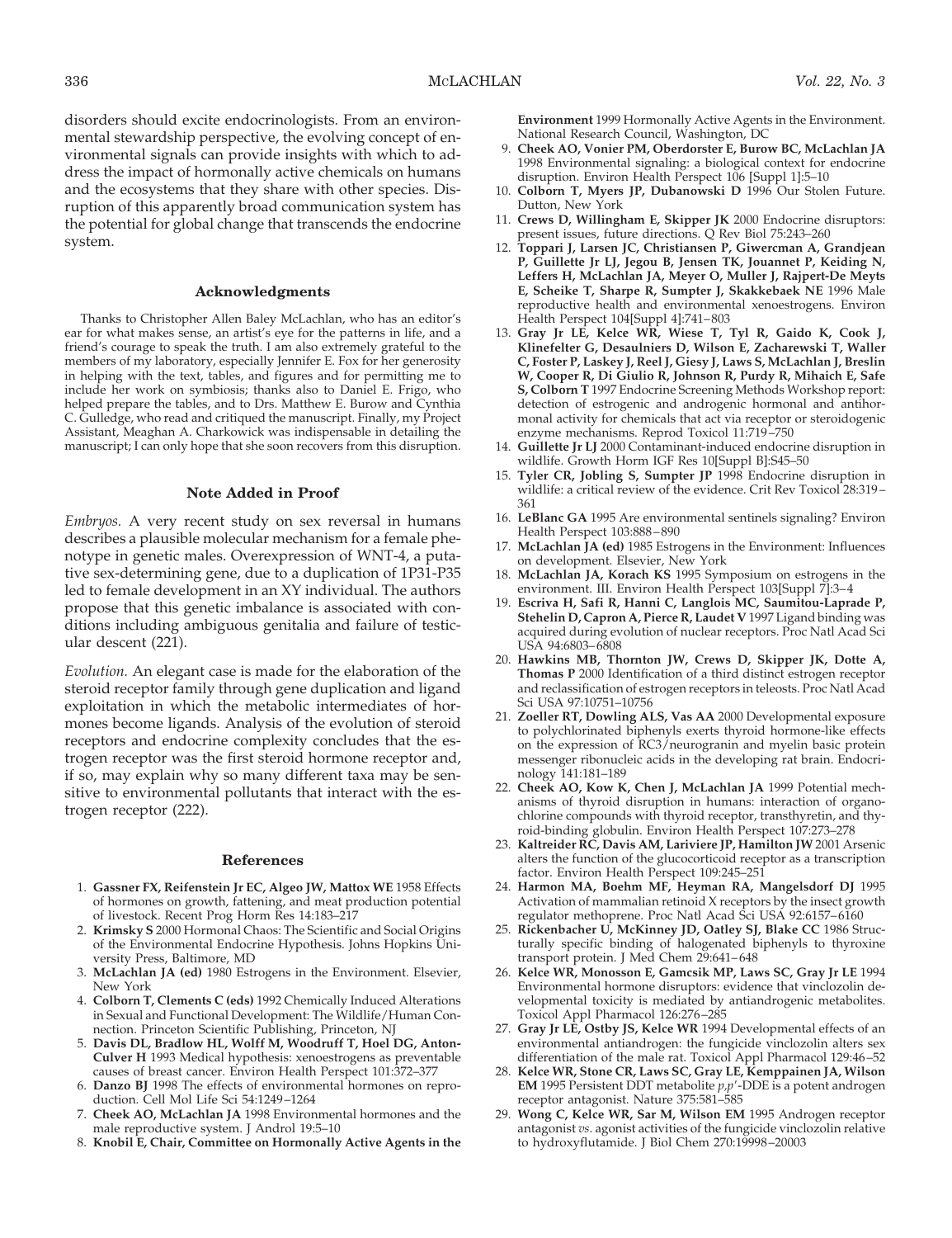- 30. **Lambright C, Ostby J, Bobseine K, Wilson V, Hotchkiss AK, Mann PC, Gray Jr LE** 2000 Cellular and molecular mechanisms of action of linuron: an antiandrogenic herbicide that produces reproductive malformations in male rats. Toxicol Sci 56:389–399
- 31. **Tamura H, Maness SC, Reischmann K, Dorman DC, Gray LE, Gaido KW** 2001 Androgen receptor antagonism by the organophosphate insecticide fenitrothion. Toxicol Sci 60:56–62
- 32. **Maness SC, McDonnell DP, Gaido KW** 1998 Inhibition of androgen receptor-dependent transcriptional activity by DDT isomers and methoxychlor in HepG2 human hepatoma cells. Toxicol Appl Pharmacol 151:135–142
- 33. **McIntyre BS, Barlow NJ, Wallace DG, Maness SC, Gaido KW, Foster PM** 2000 Effects of *in utero* exposure to linuron on androgendependent reproductive development in the male Crl:CD(SD)BR rat. Toxicol Appl Pharmacol 167:87–99
- 34. **Howell WM, Black DA, Bortone SA** 1980 Abnormal expression of secondary sex characters in a population of mosquitofish, *Gambusia affinis holbrooki*: evidence for environmentally-induced masculinization. Copeia 4:676–681
- 35. **Denton TE, Howell WM, Allison JJ, McCollum J, Marks B** 1985 Masculinization of female mosquitofish by exposure to plant sterols and *Mycobacterium smegmatis*. Bull Environ Contam Toxicol 35:627–632
- 36. **Davis WP, Bortone SA** 1992 Effects of kraft mill effluent on the sexuality of fishes: an environmental early warning? In: Colborn T, Clements C (eds) Chemically-Induced Alterations in Sexual and Functional Development: The Wildlife/Human Connection. Princeton Scientific Publishing Co, Inc, Princeton, NJ, pp 113–127
- 37. **Simons SS, Chakraborti PK, Cavanaugh AH** 1990 Arsenite and cadmium(II) as probes of glucocorticoid receptor structure and function. J Biol Chem 265:1938–1945
- 38. **Garcia-Morales P, Saceda M, Kenney N, Kim N, Salomon DS, Gottardis MM, Solomon HB, Sholler PF, Jordan VC, Martin MB** 1994 Effect of cadmium on estrogen receptor levels and estrogeninduced responses in human breast cancer cells. J Biol Chem 269: 16896–16901
- 39. **Stoica A, Katzenellenbogen BS, Martin MB** 2000 Activation of estrogen receptor- $\alpha$  by the heavy metal cadmium. Mol Endocrinol 14:545–553
- 40. **Cook JW, Dodds EC, Hewett CL** 1933 A synthetic oestrus-exciting compound. Nature 131:56–57
- 41. **Dodds EC, Lawson W** 1936 Synthetic oestrogenic agents without the phenanthrene nucleus. Nature 137:996
- 42. **Dodds EC, Goldberg L, Lawson W, Robinson R** 1938 Oestrogenic activity of certain synthetic compounds. Nature 141:247–249
- 43. **Eroschenko VP, Palmitter RD** 1980 Estrogenicity of kepone in birds and mammals. In: McLachlan JA (ed) Estrogens in the Environment. Elsevier/North Holland, New York, pp 305–326
- 44. **Burlington HA, Lindman VF** 1950 Effect of DDT on testes and secondary sex characters of white Leghorn cockerels. Proc Soc Exp Biol Med 74:48–51
- 45. **Welch RM, Levin W, Conney AH** 1969 Estrogenic action of DDT and its analogs. Toxicol Appl Pharmacol 14:358–367
- 46. **Kupfer D, Bulger WH** 1980 Estrogenic properties of DDT and its analogs. In: McLachlan JA (ed) Estrogens in the Environment. Elsevier/North Holland, New York, pp 239–264
- 47. **Korach KS, Sarver P, Chae K, McLachlan JA, McKinney JD** 1988 Estrogen receptor-binding activity of polychlorinated hydroxybiphenyls: conformationally restricted structural probes. Mol Pharmacol 33:120–126
- 48. **Mueller GC, Kim UH** 1978 Displacement of estradiol from estrogen receptors by simple alkyl phenols. Endocrinology 102:1429– 1435
- 49. **McLachlan JA** 1993 Functional toxicology: a new approach to detect biologically active xenobiotics. Environ Health Perspect 101: 386–387
- 50. **Muramatsu M, Inoue S** 2000 Estrogen receptors: how do they control reproductive and nonreproductive functions? Biochem Biophys Res Commun 270:1–10
- 51. **Kuiper GG, Enmark E, Pelto-Huikko M, Nilsson S, Gustafsson JA** 1996 Cloning of a novel receptor expressed in rat prostate and ovary. Proc Natl Acad Sci USA 93:5925–5930
- 52. **Knight WM** 1980 Estrogens administered to food producing ani-

mals: environmental considerations. In: McLachlan JA (ed) Estrogens in the Environment. Elsevier/North-Holland, New York, pp 391–402

- 53. **Metcalf R** 1980 Model ecosystems for the environmental studies of estrogens. In: McLachlan JA (ed) Estrogens in the Environment. Elsevier/North-Holland, New York, pp 203–212
- 54. **Metzler M** 1976 Metabolic activation of carcinogenic diethylstilbestrol in rodents and humans. J Toxicol Environ Health [Suppl 1]:21–35
- 55. **Hignite C, Azarnoff DL** 1977 Drugs and drug metabolites as environmental contaminants: chlorophenoxyisobutyrate and salicyclic acid in sewage water effluent. Life Sci 20:337–341
- 56. **Rall DP, McLachlan JA** 1980 Potential for exposure to estrogens in the environment. In: McLachlan JA (ed) Estrogens in the Environment. Elsevier/North Holland, New York, pp 199–202
- 57. **Lagana A, Bacaloni A, Fago G, Marino A** 2000 Trace analysis of estrogenic chemicals in sewage effluent using liquid chromatography combined with tandem mass spectrometry. Rapid Commun Mass Spectrom 14:401–407
- 58. **Harries JE, Sheehan DA, Jobling S, Matthiessen P, Neall P, Sumpter JP, Tylor T, Zaman N** 1997 Estrogenic activity in five United Kingdom rivers detected by measurement of vitellogenesis in caged male trout. Environ Toxicol Chem 16:534–542
- 59. **Ternes TA, Stumpf M, Mueller J, Haberer K, Wilken RD, Servos M** 1999 Behavior and occurrence of estrogens in municipal sewage treatment plants. I. Investigations in Germany, Canada and Brazil. Sci Total Environ 225:81–90
- 60. **Belfroid AC, Van der Horst A, Vethaak AD, Schafer AJ, Rijs GB, Wegener J, Cofino WP** 1999 Analysis and occurrence of estrogenic hormones and their glucuronides in surface water and waste water in The Netherlands. Sci Total Environ 225:101–108
- 61. **Irwin LK, Oberdoerster E** 2001 Vitellogenin induction in painted turtle, *Chrysemys picta*, as a biomarker of exposure to environmental levels of estradiol. Aquatic Toxicol, in press
- 62. **Sonnenschein C, Weiller S, Farookhi R, Soto AM** 1974 Characterization of an estrogen-sensitive cell line established from normal rat endometrium. Cancer Res 34:3147–3154
- 63. **Sonnenschein C, Soto AM** 1980 But . . . are estrogens *perse* growthpromoting hormones? J Natl Cancer Inst 64:211–215
- 64. **Berthois Y, Katzenellenbogen JA, Katzenellenbogen BS** 1986 Phenol red in tissue culture media is a weak estrogen: implications concerning the study of estrogen-responsive cells in culture. Proc Natl Acad Sci USA 83:2496–2500
- 65. **Bindal RD, Katzenellenbogen JA** 1988 Bis(4-hydroxyphenyl)[2- (phenoxysulfonyl)phenyl]methane: isolation and structure elucidation of a novel estrogen from commercial preparations of phenol red (phenolsulfonphthalein) [published erratum appears in J Med Chem 1989 Dec;32(12):2582]. J Med Chem 31:1978–1983
- 66. **Soto AM, Justicia H, Wray JW, Sonnenschein C** 1991 p-Nonylphenol: an estrogenic xenobiotic released from "modified" polystyrene. Environ Health Perspect 92:167–173
- 67. **Sumpter JP, Jobling S** 1993 Male sexual development in "a sea of oestrogen." Lancet 342:124–125
- 68. **Feldman D, Do Y, Burshell A, Stathis P, Loose DS** 1982 An estrogen-binding protein and endogenous ligand in *Saccharomyces cerevisiae*: possible hormone receptor system. Science 218:297–298
- 69. **Krishnan AV, Stathis P, Permuth SF, Tokes L, Feldman D** 1993 Bisphenol-A: an estrogenic substance is released from polycarbonate flasks during autoclaving. Endocrinology 132:2279–2286
- 70. **Degen GH, Bolt HM** 2000 Endocrine disruptors: update on xenoestrogens. Int Arch Occup Environ Health 73:433–441
- 71. **Hughes Jr CL** 1988 Phytochemical mimicry of reproductive hormones and modulation of herbivore fertility by phytoestrogens. Environ Health Perspect 78:171–174
- 72. **Safe SH, Foster WG, Lamb JC, Newbold RR, Van der Kraak G** 2000 Estrogenicity and Endocrine Disruption. Council for Agricultural Science and Technology, Ames, IA, vol 16:1–16
- 73. **Newbold RR, Hanson RB, Jefferson WN, Bullock BC, Haseman J, McLachlan JA** 2000 Proliferative lesions and reproductive tract tumors in male descendants of mice exposed developmentally to diethylstilbestrol. Carcinogenesis 21:1355–1363
- 74. **Bryan TE, Gildersleeve RP, Wiard RP** 1989 Exposure of Japanese quail embryos to 0,p'-DDT has long-term effects on reproductive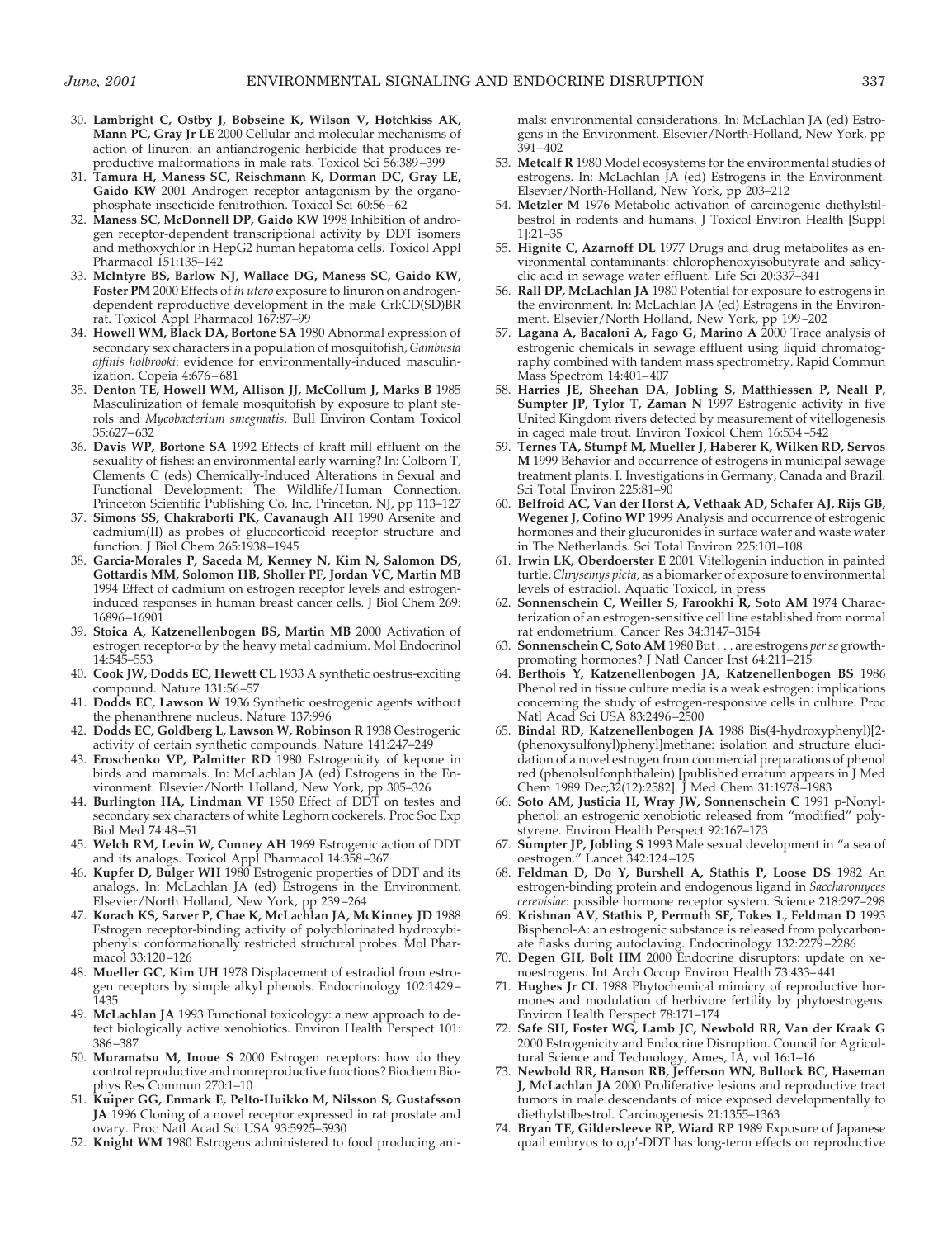behaviors, hematology, and feather morphology. Teratology 39: 525–535

- 75. **Fry DM, Toone CK** 1981 DDT-induced feminization of gull embryos. Science 213:922–924
- 76. **Guillette Jr LJ, Gross TS, Masson GR, Matter JM, Percival HF, Woodward AR** 1994 Developmental abnormalities of the gonad and abnormal sex hormone concentrations in juvenile alligators from contaminated and control lakes in Florida. Environ Health Perspect 102:680–688
- 77. **Guillette Jr LJ, Woodward AR, Crain DA, Pickford DB, Rooney AA, Percival HF** 1999 Plasma steroid concentrations and male phallus size in juvenile alligators from seven Florida lakes. Gen Comp Endocrinol 116:356–372
- 78. **Willingham E, Crews D** 1999 Sex reversal effects of environmentally relevant xenobiotic concentrations on the red-eared slider turtle, a species with temperature-dependent sex determination. Gen Comp Endocrinol 113:429–435
- 79. **Vos JG, Dybing E, Greim HA, Ladefoged O, Lambre C, Tarazona JV, Brandt I, Vethaak AD** 2000 Health effects of endocrine-disrupting chemicals on wildlife, with special reference to the European situation. Crit Rev Toxicol 30:71–133
- 80. **Mizuhashi S, Ikegaya Y, Matsuki N** 2000 Pharmacological property of tributyltin *in vivo* and *in vitro*. Environ Toxicol Pharmacol 8:205–212
- 81. **Oehlmann J, Schulte-Oehlmann U, Tillmann M, Markert B** 2000 Effects of endocrine disruptors on prosobranch snails (*Mollusca: Gastropoda*) in the laboratory. I. Bisphenol A and octylphenol as xeno-estrogens. Ecotoxicology 9:383–397
- 82. **Schulte-Oehlmann U, Tillmann M, Markert B, Oehlmann J, Watermann B, Scherf S** 2000 Effects of endocrine disruptors on prosobranch snails (*Mollusca: Gastropoda*) in the laboratory. II. Triphenyltin as a xeno-androgen. Ecotoxicology 9:399–412
- 83. **Andersen HR, Halling-Sorensen B, Kusk KO** 1999 A parameter for detecting estrogenic exposure in the copepod *Acartia tonsa*. Ecotoxicol Environ Safety 44:56–61
- 84. **Zou E, Fingerman M** 1997 Effects of estrogenic xenobiotics on molting of the water flea, *Daphnia magna*. Ecotoxicol Environ Safety 38:281–285
- 85. **Setchell KD, Gosselin SJ, Welsh MB, Johnston JO, Balistreri WF, Kramer LW, Dresser BL, Tarr MJ** 1987 Dietary estrogens–a probable cause of infertility and liver disease in captive cheetahs. Gastroenterology 93:225–233
- 86. **Thigpen JE, Setchell KD, Ahlmark KB, Locklear J, Spahr T, Caviness GF, Goelz MF, Haseman JK, Newbold RR, Forsythe DB** 1999 Phytoestrogen content of purified, open- and closed-formula laboratory animal diets. Lab Anim Sci 49:530–536
- 87. **Thigpen JE, Li LA, Richter CB, Lebetkin EH, Jameson CW** 1987 The mouse bioassay for the detection of estrogenic activity in rodent diets. II. Comparative estrogenic activity of purified, certified and standard open and closed formula rodent diets. Lab Anim Sci 37:602–605
- 88. **Powell-Jones W, Raeford S, Lucier GW** 1981 Binding properties of zearalenone mycotoxins to hepatic estrogen receptors. Mol Pharmacol 20:35–42
- 89. **Sheehan DM, Branham WS, Medlock KL, Shanmugasundaram ER** 1984 Estrogenic activity of zearalenone and zearalanol in the neonatal rat uterus. Teratology 29:383–392
- 90. **Meronuck RA, Garren KH, Christensen CM, Nelson GH, Bates F** 1970 Effects on turkey poults and chicks ofrations containing corn invaded by *Penicillium* and *Fusarium* species. Am J Vet Res 31:551– 555
- 91. **Roine K, Korpinen EL, Kallela K** 1971 Mycotoxicosis as a probable cause of infertility in dairy cows. Nord Vet Med 23:628–633
- 92. **Bristol FM, Djurickovic S** 1971 Hyperestrogenism in female swine as the result of feeding mouldy corn. Can Vet J 12:132–135
- 93. **Finkelstein JS, McCully WF, MacLaughlin DT, Godine JE, Crowley Jr WF** 1988 The mortician's mystery. Gynecomastia and reversible hypogonadotropic hypogonadism in an embalmer. N Engl J Med 318:961–965
- 94. **Hertz R** 1985 The estrogen problem-retrospect and prospect. In: McLachlan JA (ed) Estrogens in the Environment. II. Influences on Development. Elsevier Science Publishing Co, Inc, New York, pp 1–11
- 95. **Lieberman S** 1996 Are the differences between estradiol and other estrogens, naturally occurring or synthetic, merely semantical? J Clin Endocrinol Metab 81:850–851
- 96. **Tarrant AM, Atkinson S, Atkinson MJ** 1999 Estrone and estradiol-17β concentration in tissue of the scleractinian coral, *Montipora verrucosa*. Comp Biochem Physiol A Mol Integr Physiol 122:85–92
- 97. Atkinson S, Atkinson MA 1992 Detection of estradiol-17 $\beta$  during a mass coral spawn. Coral Reefs 11:33–35
- 98. **Baldwin WS, LeBlanc G** 1994 *In vivo* biotransformation of testosterone by phase I and II detoxication enzymes and their modulation of 20-hydroxyecdysone in *Daphnia magna.* Aquatic Toxicol 29:103– 117
- 99. **LeBlanc GA, McLachlan JB** 2000 Changes in the metabolic elimination profile of testosterone following exposure of the crustacean *Daphnia magna* to tributyltin. Ecotoxicol Environ Safety 45:296–303
- 100. **Waddy S, Aiken D, deKleijn D** 1995 Control of growth and reproduction. In: Factor JR (ed) Biology of the Lobster *Homarus americanus*. Academic Press, New York
- 101. **Feral C, LeGall S** 1983 The influence of a pollutant factor (tributyltin) on the neuroendocrine mechanism responsible for the occurrence of a penis in the females of *Ocenebra erinacea*. In: Lever JB, Boer HH (eds) Molluscan Neuroendocrinology. Elsevier/North Holland, Amsterdam
- 102. **LeBlanc G** 1999 Susceptibility of invertebrates to endocrine disrupting environmental chemicals. In: Guillette LJ (ed) Environmental Endocrine Disruptors: An Evolutionary Perspective. Taylor and Francis, London
- 103. **van Eerdenburg FJ, Daemen IA, van der Beek EM, van Leeuwen FW** 2000 Changes in estrogen- $\alpha$  receptor immunoreactivity during the estrous cycle in lactating dairy cattle. Brain Res 880:219–223
- 104. **Zieba D, Bilinska B, Schmalz-Fraczek B, Murawski M** 2000 Immunohistochemical localization of estrogen receptors in the ovine corpus luteum throughout the estrous cycle. Folia Histochem Cytobiol 38:111–117
- 105. **Vermeirsch H, Simoens P, Lauwers H, Coryn M** 1999 Immunohistochemical detection of estrogen receptors in the canine uterus and their relation to sex steroid hormone levels. Theriogenology 51:729–743
- 106. **Martin De Las Mulas J, Millan Y, Bautista MJ, Perez J, Carrasco L** 2000 Oestrogen and progesterone receptors in feline fibroadenomatous change: an immunohistochemical study. Res Vet Sci 68: 15–21
- 107. **Bernard DJ, Bentley GE, Balthazart J, Turek FW, Ball GF** 1999 Androgen receptor, estrogen receptor  $\alpha$ , and estrogen receptor  $\beta$ show distinct patterns of expression in forebrain song control nuclei of European starlings. Endocrinology 140:4633–4643
- 108. **Foidart A, Lakaye B, Grisar T, Ball GF, Balthazart J** 1999 Estrogen  $receptor-\beta$  in quail: cloning, tissue expression and neuroanatomical distribution. J Neurobiol 40:327–342
- 109. **Vonier PM, Crain DA, McLachlan JA, Guillette Jr LJ, Arnold SF** 1996 Interaction of environmental chemicals with the estrogen and progesterone receptors from the oviduct of the American alligator. Environ Health Perspect 104:1318–1322
- 110. **Vonier PM, Guillette LJ, McLachlan Jr JA, Arnold SF** 1997 Identification and characterization of estrogen and progesterone receptors from the oviduct of the American alligator (*Alligator mississippiensis*). Biochem Biophys Res Commun 232:308–312
- 111. **Bergeron JM, Gahr M, Horan K, Wibbels T, Crews D** 1998 Cloning and *in situ* hybridization analysis of estrogen receptor in the developing gonad of the red-eared slider turtle, a species with temperature-dependent sex determination. Dev Growth Differ 40:243– 254
- 112. **Pakdel F, Le Guellec C, Vaillant C, Le Roux MG, Valotaire Y** 1989 Identification and estrogen induction of two estrogen receptors (ER) messenger ribonucleic acids in the rainbow trout liver: sequence homology with other ERs. Mol Endocrinol 3:44–51
- 113. **Tan NS, Frecer V, Lam TJ, Ding JL** 1999 Temperature dependence of estrogen binding: importance of a subzone in the ligand binding domain of a novel piscine estrogen receptor. Biochim Biophys Acta 1452:103–120
- 114. **Willig A, Keller R** 1976 Biosynthesis of  $\alpha$  and  $\beta$ -ecdysone by the crayfish *Orconectes limosus in vivo* and by its Y-organs *in vitro*. Experientia 32:936–937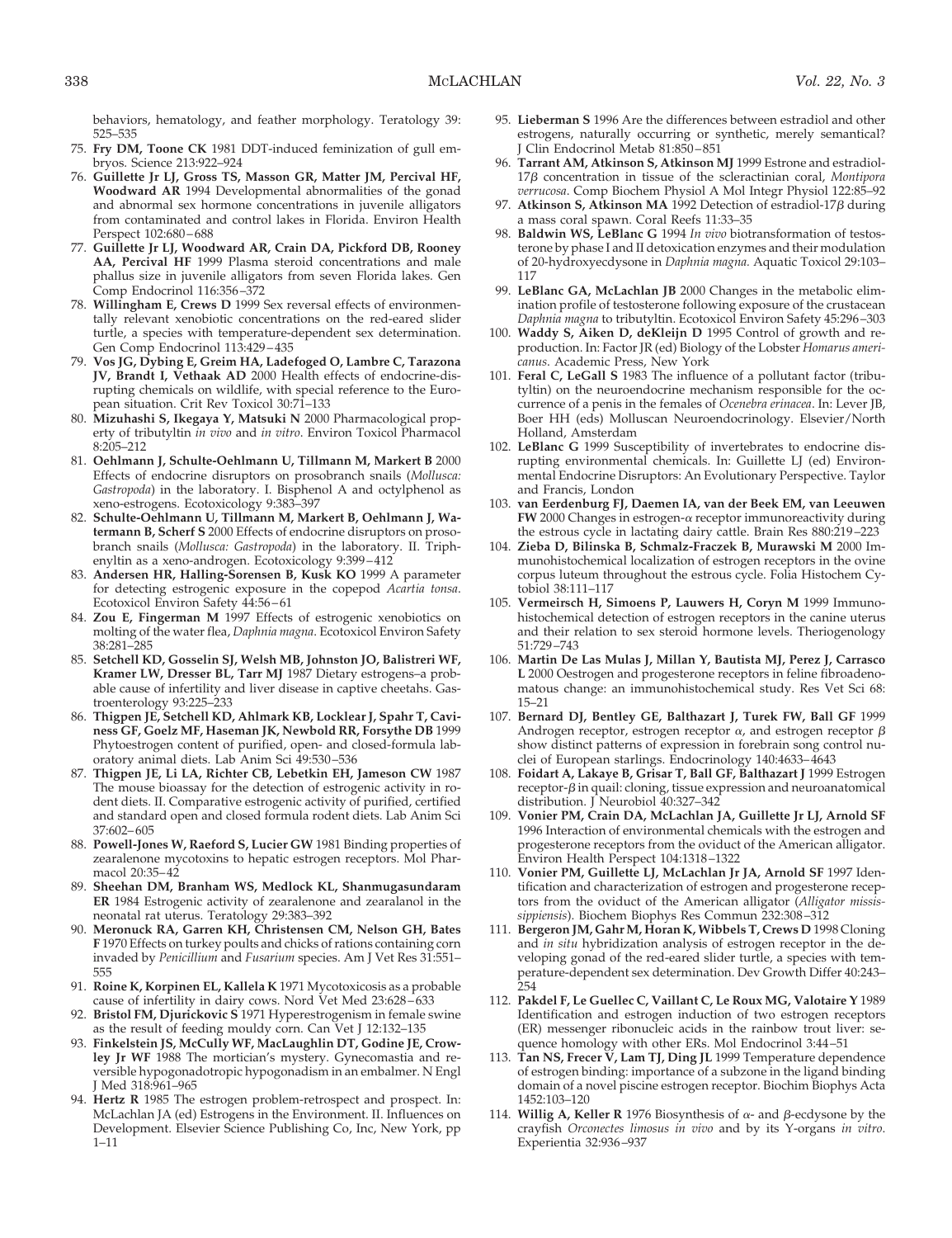- 115. **Li T, Bender M** 2000 A conditional rescue system reveals essential functions for the ecdysone receptor (EcR) gene during molting and metamorphosis in *Drosophila*. Development 127:2897–2905
- 116. **Miura K, Wang SF, Raikhel AS** 1999 Two distinct subpopulations of ecdysone receptor complex in the female mosquito during vitellogenesis. Mol Cell Endocrinol 156:111–120
- 117. **Das SK, Taylor JA, Korach KS, Paria BC, Dey SK, Lubahn DB** 1997 Estrogenic responses in estrogen receptor- $\alpha$  deficient mice reveal a distinct estrogen signaling pathway. Proc Natl Acad Sci USA 94:12786–12791
- 118. **Horton MJ, Szego CM** 1984 Chromatin proteins of rat preputialgland: acute changes in response to estrogen. Int J Biochem 16: 447–460
- 119. **Watson CS, Pappas TC, Gametchu B** 1995 The other estrogen receptor in the plasma membrane: implications for the actions of environmental estrogens. Environ Health Perspect 103[Suppl 7]:41–50
- 120. **Watson CS, Campbell CH, Gametchu B** 1999 Membrane oestrogen receptors on rat pituitary tumour cells: immuno-identification and responses to oestradiol and xenoestrogens. Exp Physiol 84:1013– 1022
- 121. **Haynes MP, Sinha D, Russell KS, Collinge M, Fulton D, Morales-Ruiz M, Sessa WC, Bender JR** 2000 Membrane estrogen receptor engagement activates endothelial nitric oxide synthase via the PI3 kinase-Akt pathway in human endothelial cells. Circ Res 87:677– 682
- 122. **Chambliss KL, Yuhanna IS, Mineo C, Liu P, German Z, Sherman TS, Mendelsohn ME, Anderson RG, Shaul PW** 2000 Estrogen receptor  $\alpha$  and endothelial nitric oxide synthase are organized into a functional signaling module in caveolae. Circ Res 87:E44–52
- 123. **Clarke CH, Norfleet AM, Clarke MS, Watson CS, Cunningham KA, Thomas ML** 2000 Perimembrane localization of the estrogen receptor  $\alpha$  protein in neuronal processes of cultured hippocampal neurons. Neuroendocrinology 71:34–42
- 124. **Nadal A, Ropero AB, Laribi O, Maillet M, Fuentes E, Soria B** 2000 Nongenomic actions of estrogens and xenoestrogens by binding at a plasma membrane receptor unrelated to estrogen receptor  $\alpha$  and estrogen receptor β. Proc Natl Acad Sci USA 97:11603-11608
- 125. **Chen J, Li Y, Lavigne JA, Trush MA, Yager JD** 1999 Increased mitochondrial superoxide production in rat liver mitochondria, rat hepatocytes, and HepG2 cells following ethinyl estradiol treatment. Toxicol Sci 51:224–235
- 126. **Chen J, Yager JD** 2001 Mitochondrial localization of estrogen receptor (ER)s  $\alpha$  and  $\beta$ . Proc Am Assoc Cancer Res 42:882
- 127. **Bennets HW, Underwood EJ, Shier FL** 1946 A specific breeding problem of sheep on subterranean clover pastures in Western Australia. Aust Vet J 22:2–12
- 128. **Makela S, Davis VL, Tally WC, Korkman J, Salo L, Vihko R, Santti R, Korach KS** 1994 Dietary estrogens act through estrogen receptor-mediated processes and show no antiestrogenicity in cultured breast cancer cells. Environ Health Perspect 102:572–578
- 129. **Kuiper GG, Lemmen JG, Carlsson B, Corton JC, Safe SH, van der Saag PT, van der Burg B, Gustafsson JA** 1998 Interaction of estrogenic chemicals and phytoestrogens with estrogen receptor  $\beta$ . Endocrinology 139:4252–4263
- 130. **Koes RE, Quattrocchio F, Mol JN** 1994 The flavonoid biosynthetic pathway in plants: function and evolution. Bioessays 16:123–132
- 131. **Baker ME** 1998 Flavonoids as hormones. A perspective from an analysis of molecular fossils. Adv Exp Med Biol 439:249–267
- 132. **Bladergroen MR, Spaink HP** 1998 Genes and signal molecules involved in the rhizobia-leguminoseae symbiosis. Curr Opin Plant Biol 1:353–359
- 133. **Schultze M, Kondorosi A** 1998 Regulation of symbiotic root nodule development. Annu Rev Genet 32:33–57
- 134. **Peters NK, Frost JW, Long SR** 1986 A plant flavone, luteolin, induces expression of *Rhizobium meliloti* nodulation genes. Science 233:977–980
- 135. **Mulligan JT, Long SR** 1985 Induction of *Rhizobium meliloti* nodC expression by plant exudate requires nodD. Proc Natl Acad Sci USA 82:6609–6613
- 136. **Lerouge P, Roche P, Faucher C, Maillet F, Truchet G, Prome JC, Denarie J** 1990 Symbiotic host-specificity of *Rhizobium meliloti* is

determined by a sulphated and acylated glucosamine oligosaccharide signal. Nature 344:781–784

- 137. **Broughton WJ, Perret X** 1999 Genealogy of legume-Rhizobium symbioses. Curr Opin Plant Biol 2:305–311
- 138. **Burow ME, Tang Y, Collins-Burow BM, Krajewski S, Reed JC, McLachlan JA, Beckman BS** 1999 Effects of environmental estrogens on tumor necrosis factor  $\alpha$ -mediated apoptosis in MCF-7 cells. Carcinogenesis 20:2057–2061
- 139. **Baker ME** 1992 Similarities between legume-rhizobium communication and steroid-mediated intercellular communication in vertebrates. Can J Microbiol 38:541–547
- 140. **Gyorgypal Z, Kondorosi A** 1991 Homology of the ligand-binding regions of Rhizobium symbiotic regulatory protein NodD and vertebrate nuclear receptors. Mol Gen Genet 226:337–340
- 141. **Peters NK, Long SR** 1988 Alfalfa root exudates and compounds which promote orinhibit induction of *Rhizobium meliloti* nodulation genes. Plant Physiol 88:396–400
- 142. **Simon L, Levesque RC, Lalonde M** 1993 Identification of endomycorrhizal fungi colonizing roots by fluorescent single-strand conformation polymorphism-polymerase chain reaction. Appl Environ Microbiol 59:4211–4215
- 143. **Remy W, Taylor TN, Hass H** 1994 Four hundred-million-year-old vesicular arbuscular. Proc Natl Acad Sci USA 91:11841–11843
- 144. **Becard G, Douds DD, Pfeffer PE** 1992 Extensive *in vitro* hyphal growth of vesicular-arbuscular mycorrhizal fungi in the presence of CO<sub>2</sub> and flavonols. Appl Environ Microbiol 58:821-825
- 144a.**Poulin M-J, Simard J, Catford J-C, Labrie F, Piche´ Y** 1997 Response of symbiotic endomycorrhizal fungi to estrogens and antiestrogens. MPMI 10:481–487
- 145. **Baker ME** 1992 Evolution of regulation of steroid-mediated intercellular communication in vertebrates: insights from flavonoids, signals that mediate plant-rhizobia symbiosis. J Steroid Biochem Mol Biol 41:301–308
- 145a.**Doualla-Bell F, Bonneau MJ, Labrie F, Fortier MA** 1995 Differential effects of a steroidal antiestrogen, EM-139, on prostaglandin and cyclic adenosine  $3'$ ,  $5'$ -monophosphate production in the circular and longitudinal layers of bovine myometrium. Biol Reprod 52:1358–1363
- 146. **Town CD, Gross JD, Kay RR** 1976 Cell differentiation without morphogenesis in *Dictyostelium discoideum.* Nature 262:717–719
- 147. **Kay RR** 1998 The biosynthesis of differentiation-inducing factor, a chlorinated signal molecule regulating *Dictyostelium* development. J Biol Chem 273:2669–2675
- 148. **Kay RR, Jermyn KA** 1983 A possible morphogen controlling differentiation in *Dictyostelium*. Nature 303:242–244
- 149. **Brookman JJ, Town CD, Jermyn KA, Kay RR** 1982 Developmental regulation of a stalk cell differentiation-inducing factor in *Dictyostelium discoideum*. Dev Biol 91:191–196
- 150. **Insall R, Nayler O, Kay RR** 1992 DIF-1 induces its own breakdown in *Dictyostelium*. EMBO J 11:2849–2854
- 151. **McKinney JD, Korach KS, McLachlan JA** 1990 Detoxification of polychlorinated biphenyls [letter; comment]. Lancet 335:222–223
- 152. **Bergeron JM, Crews D, McLachlan JA** 1994 PCBs as environmental estrogens: turtle sex determination as a biomarker of environmental contamination. Environ Health Perspect 102:780–781
- 153. **Santti R, Newbold RR, Makela S, Pylkkanen L, McLachlan JA** 1994 Developmental estrogenization and prostatic neoplasia. Prostate 24:67–78
- 154. **McLachlan JA, Newbold RR, Bullock B** 1975 Reproductive tract lesions in male mice exposed prenatally to diethylstilbestrol. Science 190:991–992
- 155. **McLachlan JA** 1979 Transplacental effects of diethylstilbestrol in mice. Natl Cancer Inst Monogr 51:67–72
- 156. **Newbold RR, Bullock BC, McLachlan JA** 1985 Lesions of the rete testis in mice exposed prenatally to diethylstilbestrol. Cancer Res 45:5145–5150
- 157. **Newbold RR, Bullock BC, McLachlan JA** 1986 Adenocarcinoma of the rete testis. Diethylstilbestrol-induced lesions of the mouse rete testis. Am J Pathol 125:625–628
- 158. **Newbold RR, Bullock BC, McLachlan JA** 1987 Mullerian remnants of male mice exposed prenatally to diethylstilbestrol. Teratog Carcinog Mutagen 7:377–389
- 159. **Sharpe RM, Fisher JS, Millar MM, Jobling S, Sumpter JP** 1995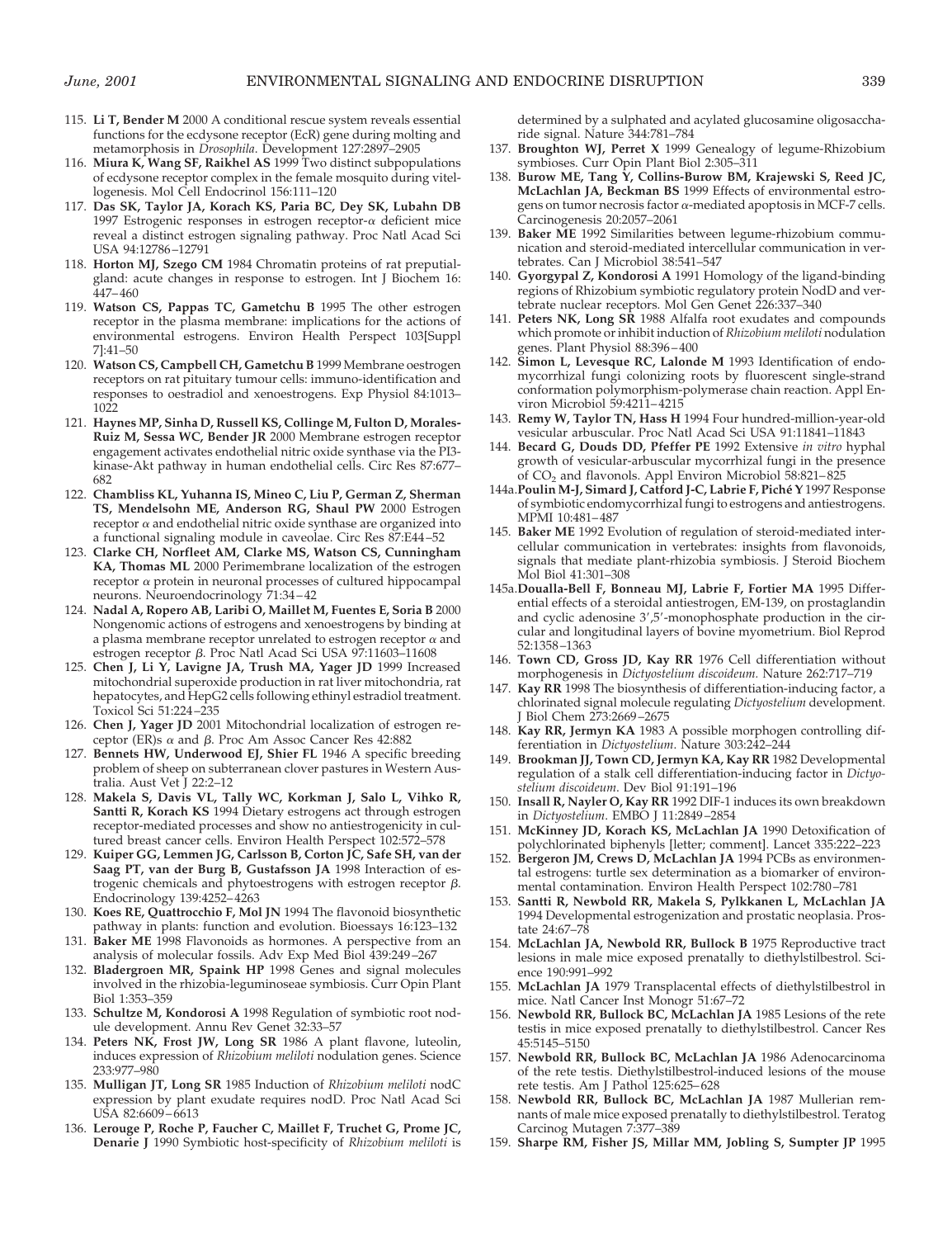Gestational and lactational exposure of rats to xenoestrogens results in reduced testicular size and sperm production. Environ Health Perspect 103:1136–1143

- 160. **Palanza P, Parmigiani S, Liu H, vom Saal FS** 1999 Prenatal exposure to low doses of the estrogenic chemicals diethylstilbestrol and  $o$ ,p'-DDT alters aggressive behavior of male and female house mice. Pharmacol Biochem Behav 64:665–672
- 161. **Eddy EM, Washburn TF, Bunch DO, Goulding EH, Gladen BC, Lubahn DB, Korach KS** 1996 Targeted disruption of the estrogen receptor gene in male mice causes alteration of spermatogenesis and infertility. Endocrinology 137:4796–4805
- 162. **Jones Jr HW, Scott WW** 1971 Hermaphroditism, Genital Anomalies and Related Endocrine Disorders, ed 2. Williams & Wilkins, Baltimore, MD
- 163. Newbold RR, Suzuki Y, McLachlan JA 1984 Müllerian duct maintenance in heterotypic organ culture after *in vivo* exposure to diethylstilbestrol. Endocrinology 115:1863–1868
- 164. **Bibbo M, Al-Naqeeb M, Baccarini I, Gill W, Newton M, Sleeper KM, Sonek RN, Wied GL** 1975 Follow-up study of male and female offspring of DES-treated mothers a preliminary report. J Reprod Med 15:29–32
- 165. **Bibbo M, Ali I, Al-Naqeeb M, Baccarini I, Climaco LA, Gill W, Sonek M, Wied GL** 1975 Cytologic findings in female and male offspring of DES treated mothers. Acta Cytol 19:568–572
- 166. **Gill WB, Schumacher GF, Bibbo M** 1977 Pathological semen and anatomical abnormalities of the genital tract in human male subjects exposed to diethylstilbestrol *in utero*. J Urol 117:477–480
- 167. **Gill WB, Schumacher GF, Bibbo M, Straus II FH, Schoenberg HW** 1979 Association of diethylstilbestrol exposure *in utero* with cryptorchidism, testicular hypoplasia and semen abnormalities. J Urol 122:36–39
- 168. **Conley GR, Sant GR, Ucci AA, Mitcheson HD** 1983 Seminoma and epididymal cysts in a young man with known diethylstilbestrol exposure *in utero*. JAMA 249:1325–1326
- 169. **Hogan MD, Newbold RR, McLachlan JA** 1987 Extrapolation of teratogenic responses observed in laboratory animals to humans: DES as an illustrative example. In: Banbury Report 26: Developmental Toxicology: Mechanisms and Risk. Cold Spring Harbor Laboratory, Cold Spring Harbor, NY, pp 257–269
- 170. **Wilcox AJ, Baird DD, Weinberg CR, Hornsby PP, Herbst AL** 1995 Fertility in men exposed prenatally to diethylstilbestrol. N Engl J Med 332:1411–1416
- 171. **Kaplan NM** 1959 Male pseudohermaphrodism. N Engl J Med 261:641–644
- 172. **Davis ME, Potter EL** 1948 The response of the human fetal reproductive system to the administration of diethylstilbestrol and testosterone propionate during early pregnancy. Endocrinology 42: 370–378
- 173. **Driscoll SG, Taylor SH** 1980 Effects of prenatal maternal estrogen on the male urogenital system. Obstet Gynecol 56:537–542
- 174. **Emmen JM, McLuskey A, Adham IM, Engel W, Verhoef-Post M, Themmen AP, Grootegoed JA, Brinkmann AO** 2000 Involvement of insulin-like factor 3 (Insl3) in diethylstilbestrol-induced cryptorchidism. Endocrinology 141:846–849
- 175. Nef S, Parada LF 1999 Cryptorchidism in mice mutant for Insl3. Nat Genet 22:295–299
- 176. **Zimmermann S, Steding G, Emmen JM, Brinkmann AO, Nayernia K, Holstein AF, Engel W, Adham IM** 1999 Targeted disruption of the Insl3 gene causes bilateral cryptorchidism. Mol Endocrinol 13:681–691
- 177. **Haraguchi R, Suzuki K, Murakami R, Sakai M, Kamikawa M, Kengaku M, Sekine K, Kawano H, Kato S, Ueno N, Yamada G** 2000 Molecular analysis of external genitalia formation: the role of fibroblast growth factor (Fgf) genes during genital tubercle formation. Development 127:2471–2479
- 178. **Visser JA, McLuskey A, Verhoef-Post M, Kramer P, Grootegoed JA, Themmen AP** 1998 Effect of prenatal exposure to diethylstilbestrol on Müllerian duct development in fetal male mice. Endocrinology 139:4244–4251
- 179. **Ma L, Benson GV, Lim H, Dey SK, Maas RL** 1998 Abdominal B (AbdB) Hoxa genes: regulation in adult uterus by estrogen and progesterone and repression in Müllerian duct by the synthetic estrogen diethylstilbestrol (DES). Dev Biol 197:141–154
- 180. **Ostrowski MC, Kistler MK, Kistler WS** 1979 Purification and cell-free synthesis of a major protein from rat seminal vesicle secretion. A potential marker for androgen action. J Biol Chem 254: 383–390
- 181. **Harris SE, Mansson PE, Tully DB, Burkhart B** 1983 Seminal vesicle secretion IV gene: allelic difference due to a series of 20-base-pair direct tandem repeats within an intron. Proc Natl Acad Sci USA 80:6460–6464
- 182. **Chen YH, Pentecost BT, McLachlan JA, Teng CT** 1987 The androgen-dependent mouse seminal vesicle secretory protein IV: characterization and complementary deoxyribonucleic acid cloning. Mol Endocrinol 1:707–716
- 183. **Teng CT, Walker MP, Bhattacharyya SN, Klapper DG, DiAugustine RP, McLachlan JA** 1986 Purification and properties of an oestrogen-stimulated mouse uterine glycoprotein (approx. 70 kDa). Biochem J 240:413–422
- 184. **Pentecost BT, Teng CT** 1987 Lactotransferrin is the major estrogen inducible protein of mouse uterine secretions. J Biol Chem 262: 10134–10139
- 185. **Teng CT, Pentecost BT, Chen YH, Newbold RR, Eddy EM, McLachlan JA** 1989 Lactotransferrin gene expression in the mouse uterus and mammary gland. Endocrinology 124:992–999
- 186. **PentecostBT, Newbold RR,Teng CT,McLachlan JA** 1988 Prenatal exposure of male mice to diethylstilbestrol alter the expression of the lactotransferrin gene in seminal vesicles. Mol Endocrinol 2:1243–1248
- 187. **Newbold RR, Pentecost BT, Yamashita S, Lum K, Miller JV, Nelson P, Blair J, Kong H, Teng C, McLachlan JA** 1989 Female gene expression in the seminal vesicle of mice after prenatal exposure to diethylstilbestrol. Endocrinology 124:2568–2576
- 188. **Beckman Jr WC, Newbold RR, Teng CT, McLachlan JA** 1994 Molecular feminization of mouse seminal vesicle by prenatal exposure to diethylstilbestrol: altered expression of messenger RNA. J Urol 151:1370–1378
- 189. **Nelson KG, Takahashi T, Bossert NL, Walmer DK, McLachlan JA** 1991 Epidermal growth factor replaces estrogen in the stimulation of female genital-tract growth and differentiation. Proc Natl Acad Sci USA 88:21–25
- 190. **Nelson KG, Sakai Y, Eitzman B, Steed T, McLachlan J** 1994 Exposure to diethylstilbestrol during a critical developmental period of the mouse reproductive tract leads to persistent induction of two estrogen-regulated genes. Cell Growth Differ 5:595–606
- 191. **Newbold RR, Bullock BC, McLachlan JA** 1990 Uterine adenocarcinoma in mice following developmental treatment with estrogens: a model for hormonal carcinogenesis. Cancer Res 50:7677–7681
- 192. **Li S, Washburn KA, Moore R, Uno T, Teng C, Newbold RR, McLachlan JA, Negishi M** 1997 Developmental exposure to diethylstilbestrol elicits demethylation of estrogen-responsive lactoferrin gene in mouse uterus. Cancer Res 57:4356–4359
- 193. **Yokomori N, Moore R, Negishi M** 1995 Sexually dimorphic DNA demethylation in the promoter of the Slp (sex-limited protein) gene in mouse liver. Proc Natl Acad Sci USA 92:1302–1306
- 194. **Ferguson AT, Evron E, Umbricht CB, Pandita TK, Chan TA, Hermeking H, Marks JR, Lambers AR, Futreal PA, Stampfer MR, Sukumar S** 2000 High frequency of hypermethylation at the 14–3-3 sigma locus leads to gene silencing in breast cancer. Proc Natl Acad Sci USA 97:6049–6054
- 195. **Jirtle RL** 1999 Genomic imprinting and cancer. Exp Cell Res 248: 18–24
- 196. **Hertz R** 1976 The estrogen-cancer hypothesis. Cancer 38:534–540 197. **Degen GH, Metzler M** 1987 Sex hormones and neoplasia: geno-
- toxic effects in short term assays. Arch Toxicol Suppl 10:264–278
- 198. **Barrett JC, Wong A, McLachlan JA** 1981 Diethylstilbestrol induces neoplastic transformation without measurable gene mutation at two loci. Science 212:1402–1404
- 199. **McLachlan JA, Wong A, Degen GH, Barrett JC** 1982 Morphologic and neoplastic transformation of Syrian hamster embryo fibroblasts by diethylstilbestrol and its analogs. Cancer Res 42:3040– 3045
- 200. **Tsutsui T, Maizumi H, McLachlan JA, BarrettJC** 1983 Aneuploidy induction and cell transformation by diethylstilbestrol: a possible chromosomal mechanism in carcinogenesis. Cancer Res 43:3814– 3821